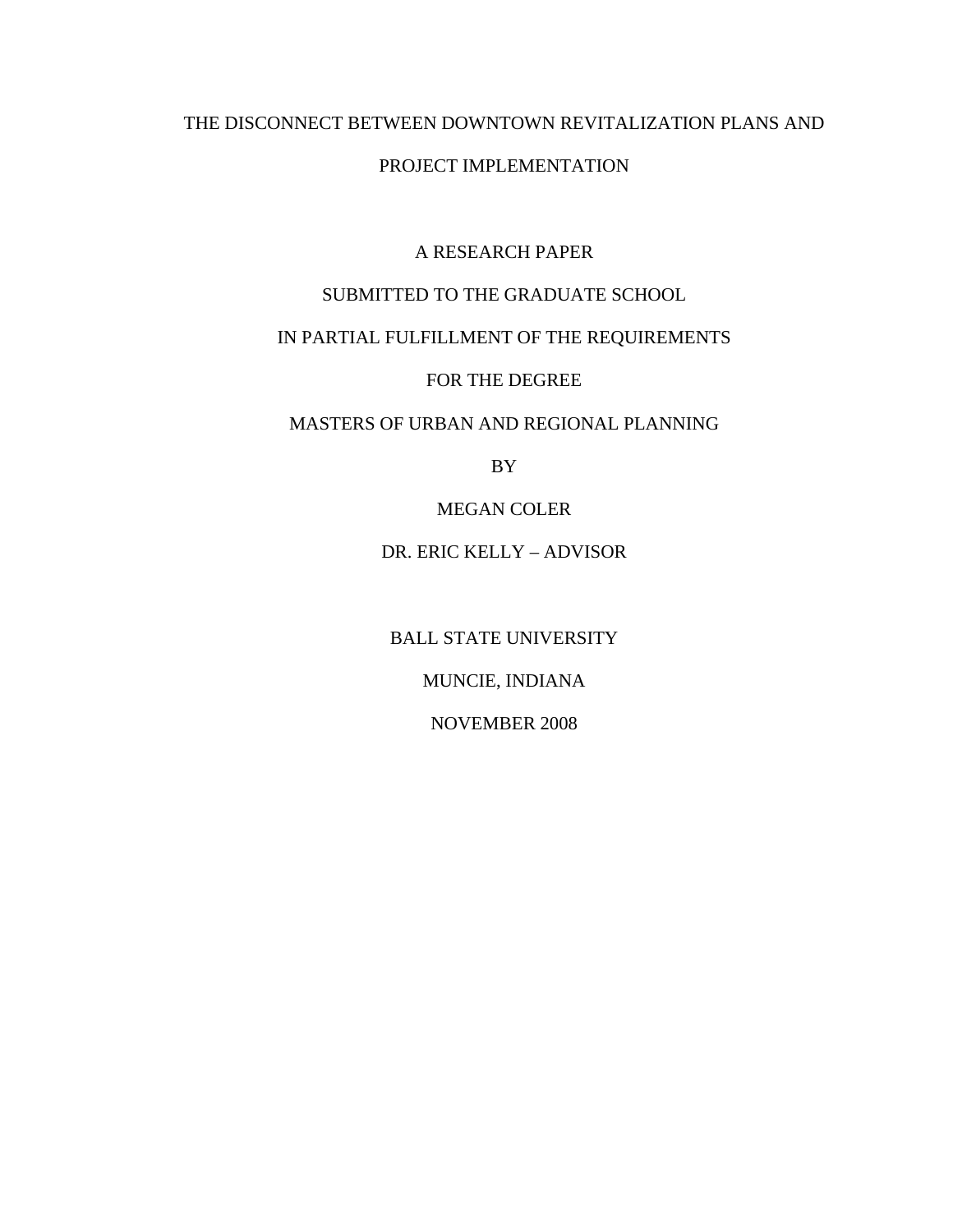# **Table of Contents**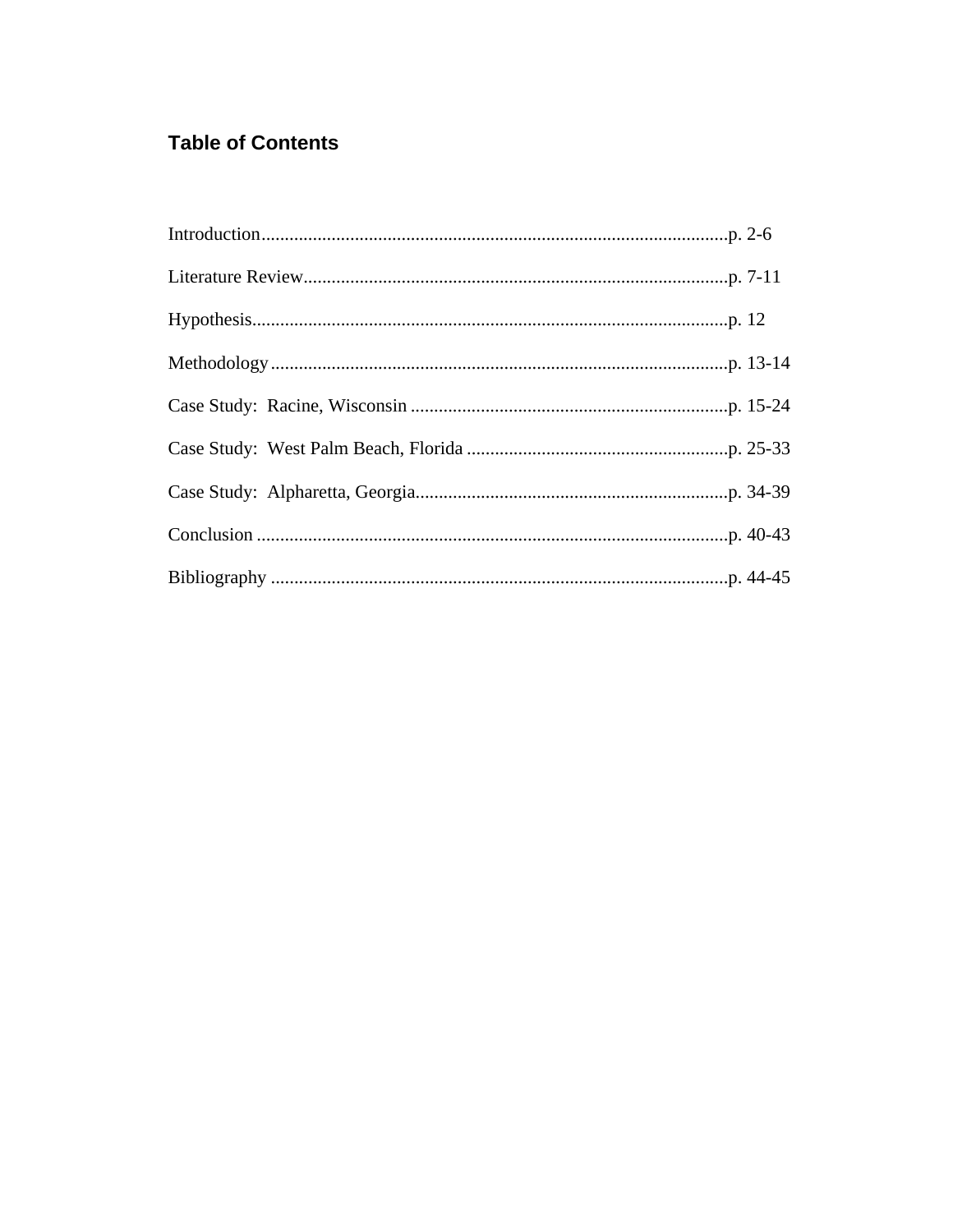## **Introduction**

Downtowns have served as the center of communities through their central location of retail, entertainment, civic functions and gathering place for hundreds of years. It was not until the growth of the automobile industry and development of an extensive highway system in the 1920s, along with several contributing factors since, that downtowns have experienced a steady decline in economic health. Accessibility to the suburbs along with the appealing price of abundant land attracted downtown residents further from the central core. This abandonment of the downtowns has left the heart of hundreds of communities across the country empty, unattractive and hopeless.

 While numerous issues have contributed to the dowfall of the downtown, the common factor for all of these issues has been the decentralization of business and people. Business decentralization has burdened downtowns with a separation between places of work and places of residence. Jobs began locating away from the central city due to cheap, expansive and available land. People were moving away from the central city for those same reasons. Exclusionary zoning prevented lower-income households from following jobs to the suburbs and resulted in a large concentration of low-income families in the downtown. An additional effect that arose from decentralization was the loss of tax base from the large amounts of households and businesses moving outside the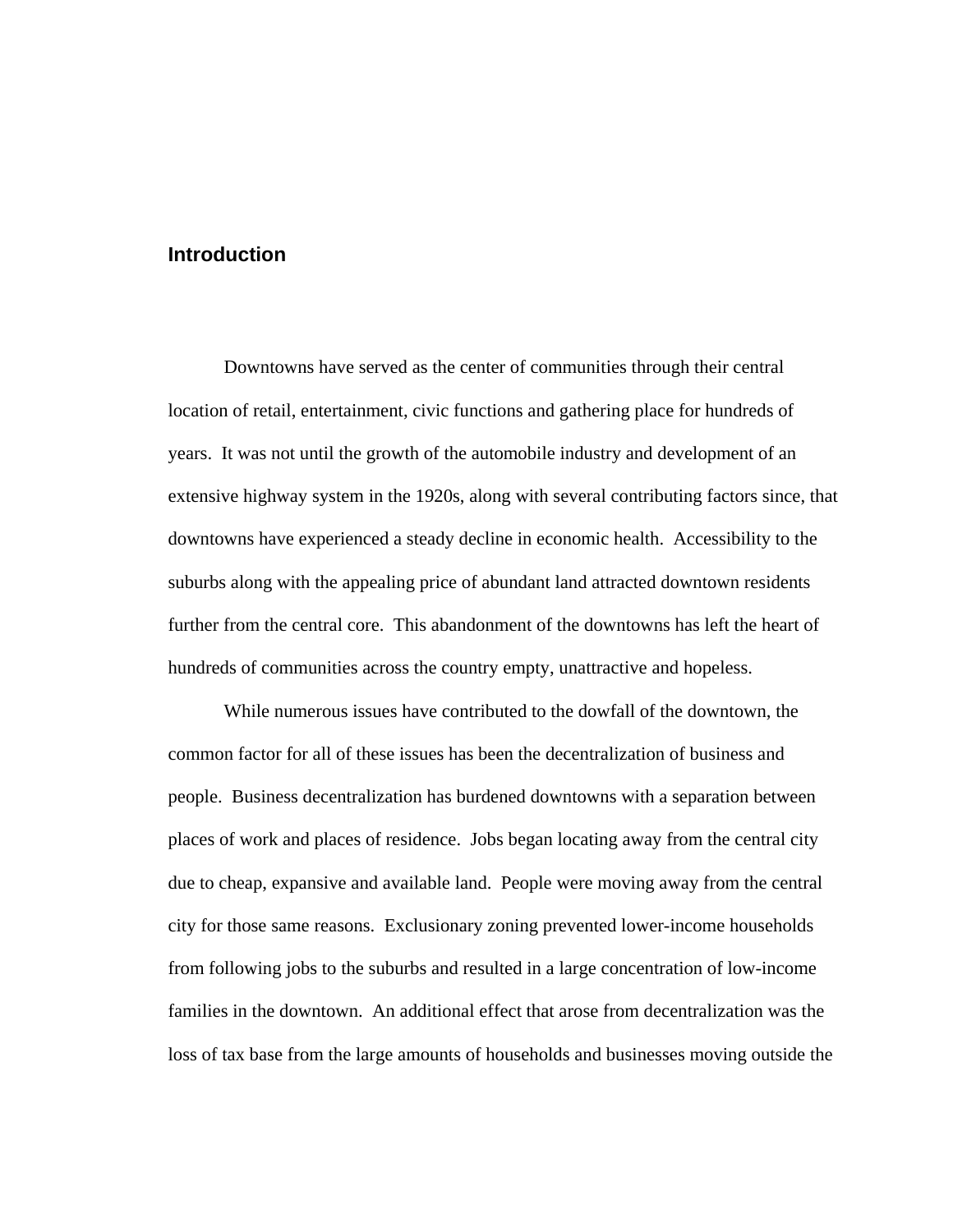downtown core. The decentralization phenomenon increased the needs of infrastructure in surrounding communities and lessened the need for improved infrastructure in the downtown areas (Burayidi, 2001). Whatever effect decentralization has had on the overall economic climate of any downtown, the loss of residents and businesses has left much of America with undesirable downtowns.

 The over abundant and available open land found in the suburbs attracted developers to eat up valuable farmland that once surrounded the majority of American communities. With large tracts of land available for development, suburban communities have experienced unprecedented growth in population and development. This fast paced and consuming growth has created similar looking growth patterns in every community that is commonly referred to as "sprawl." The sprawling suburban landscape has neglected its residents of a sense of place, which ironically downtowns had previously offered. The effects of decentralization and suburban sprawl have created numerous underused and undesirable downtowns throughout the country. A movement surfaced in the latter part of the twentieth century that recognized the importance of downtowns in any sized community. The planning movement of downtown revitalization has been gaining support with increased interest from not only planners and developers but also government officials.

 According to Gene Bunnell in Making Places Special: Stories of Real Places Made Better by Planning (2002) "Americans want the place they call home to be special and yearn for those places similar to the cities and countryside found in Europe, not because they are located in foreign countries but they simply are different from places in America." Bunnell (2002) further explains that Americans are truly interested in living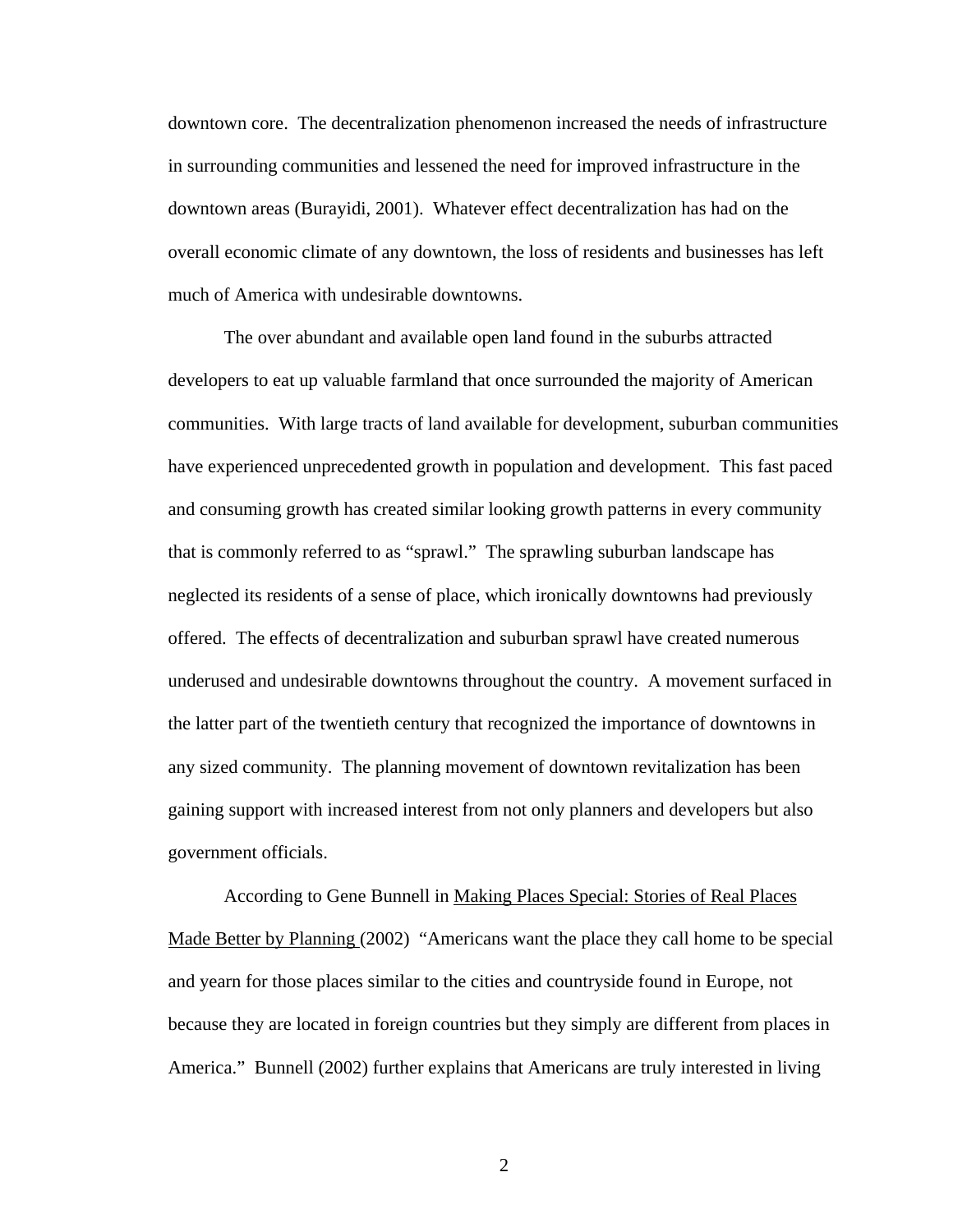and being a part of a place that is unique from other communities throughout the country. In order to create that unique character, many communities are turning to their downtowns to help define an identity that is different from other communities. With a growing interest in downtowns, communities are examining different techniques for revitalizing downtown cores.

 In order to fully capture the revitalization movement, it is necessary to understand the importance of planning. Much of the suburban sprawl that is evident in most American communities can be attributed to a lack of planning or effective planning tools. "Planning has often been sporadic and undertaken in response to crises, and then forgotten about until the next crisis arises" (Bunnell, 2002). If a community truly wants to experience a comeback, communities will either have to initiate and persuade developers to invest in downtowns or the communities will have to react to eager developers ready to take on downtown as the next profitable development phase. A plan in place prior to either of these scenarios is most beneficial to fully address the community's vision for the future of the downtown. Planning before redevelopment can help assure that the true vision for the downtown is achieved by attracting redevelopment projects that will improve the downtown and be able to prevent projects that could jeopardize the character and quality of the downtown core.

 There are several approaches that communities take in initiating downtown redevelopment. Communities typically have a long-term focus for what the downtown's want to achieve, whether it is attracting residents to live, shop, work, recreate, or meet in the downtown. Perhaps the most common approach for initiating redevelopment is through a downtown redevelopment plan that typically follows the strategic planning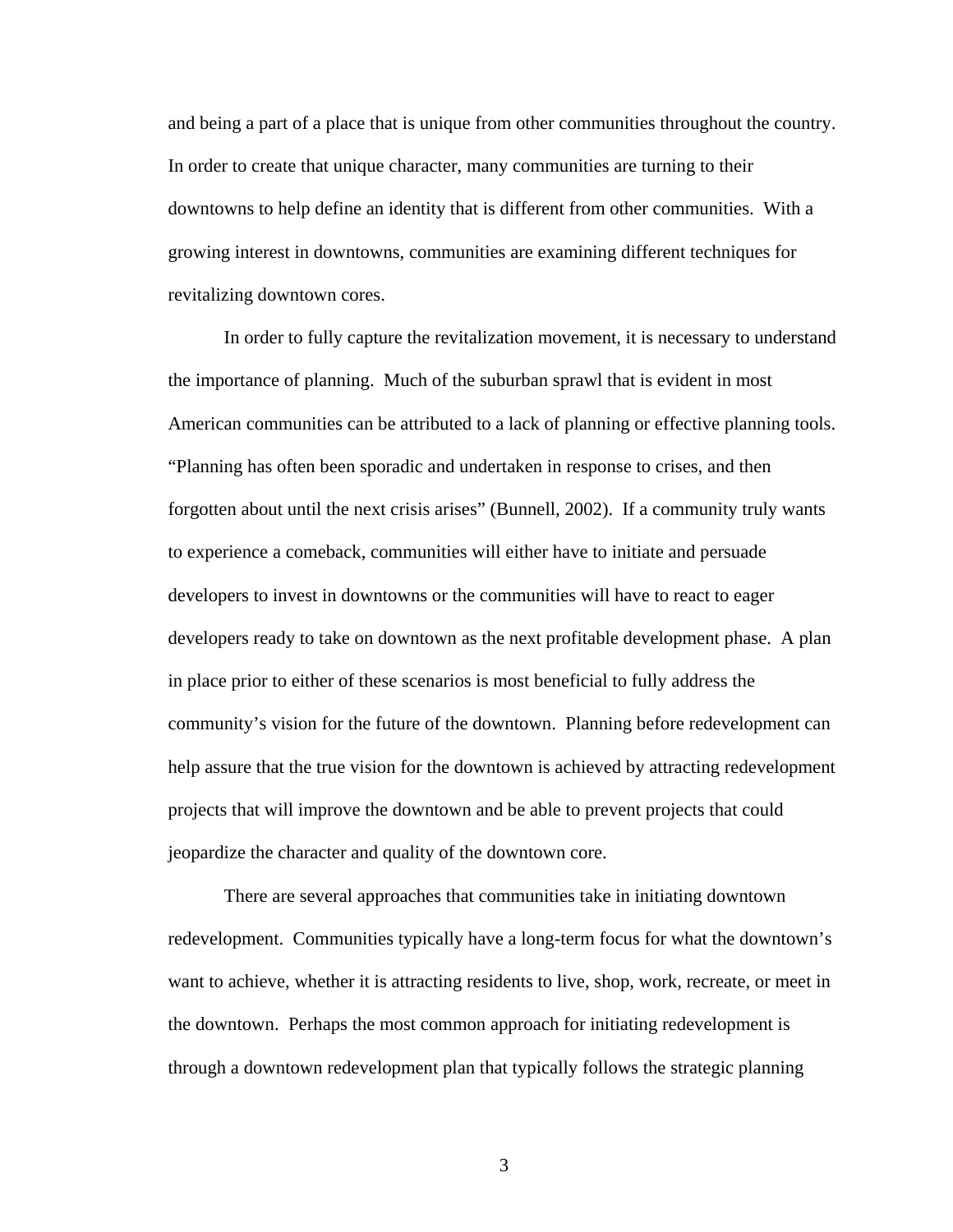approach. Like all planning documents, a downtown redevelopment plan helps set the course of action for the future of the downtown. Planning documents are most beneficial as a proactive tool that helps lay a vision and direction for growth in a community compared to a reactive tool that demands plans to react to unwanted growth and development. Sandra Goldstein (2002) suggests the importance of a strategic plan for downtowns

 "Strategic planning's major purpose is twofold: respond to multiple pressures of the outside world by having plans of action before a crisis occurs, and, fashion these plans in such a manner that the community's vision and mission are intact and respected." (Goldstein, 2002)

Strategic planning is a process that creates a vision and several goals for the community and then outlines the necessary steps to take to reach the goals and ultimately achieve the vision. Strategic plans are typically heavily involved in gathering community consensus through in-depth public participation sessions. This helps create a true community plan that citizens are proud and supportive of, due to the citizen's involvement in the planning process. The strategic planning process involves identifying the strengths, weaknesses, opportunities and threats of a community. The strategic planning process lays the foundation for the community to review the current condition of the downtown and identify the direction in which the community wants to take in the future. Based upon the outcomes, a vision is created that clearly outlines what the community wants to achieve in the future. Goals are then created that address the necessary action steps to undertake in order to achieve the goals. (Goldstein, 2002) The implementation portion of any planning document is the key element that helps outline and direct community leaders to carry out the goals of the plan. Implementation should address action steps for each goal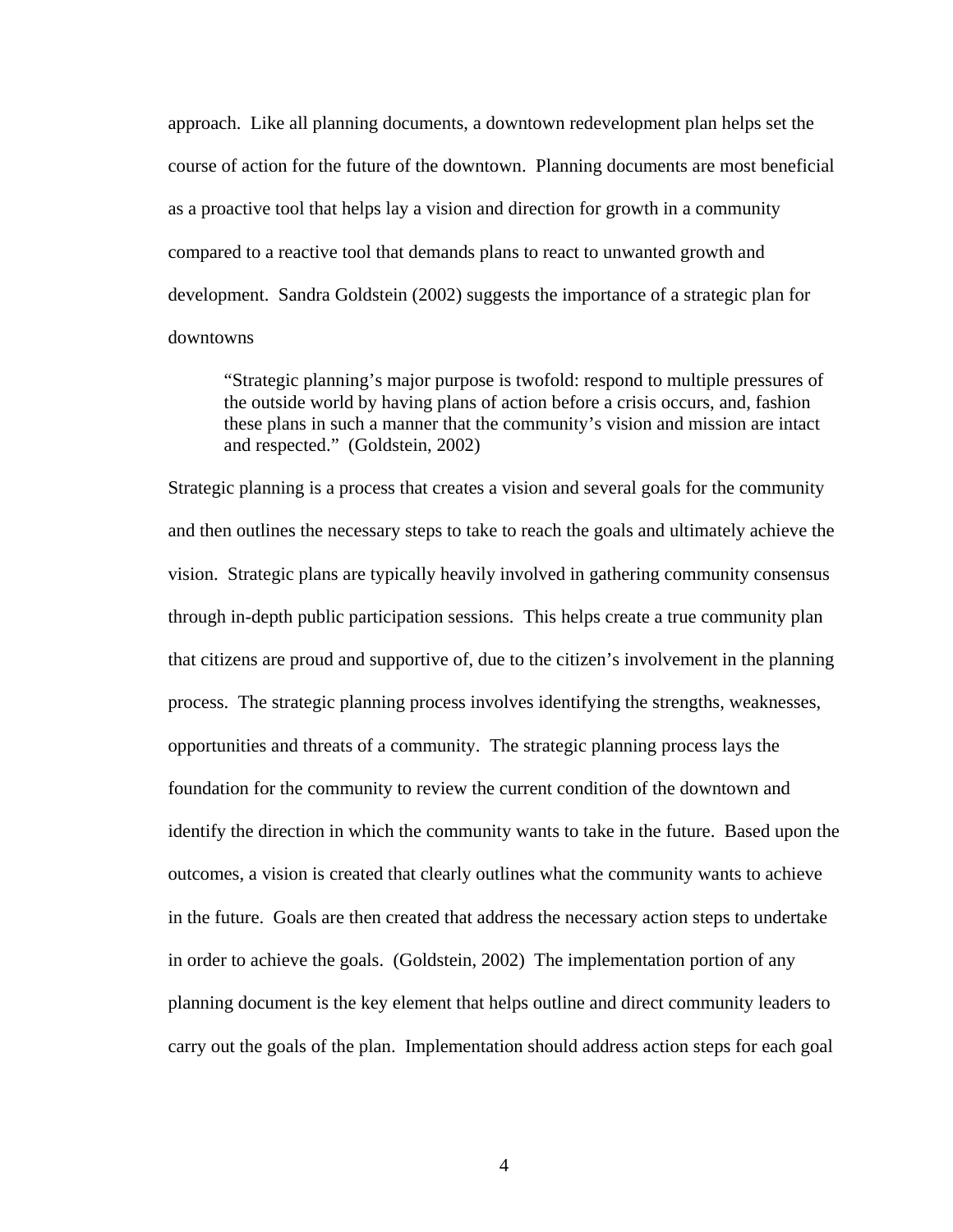in order to successfully achieve each goal. To be the most effective, each action step should identify the resources needed and a responsible party to carry out the action step along with a timeline in which to complete the specific action step.

 Implementation should be one of the most important sections of the plan since it is the section that spells out the steps necessary for the community to begin initiating revitalization projects. Planning documents are intended to be "living documents" that are continually used by the communities they serve. However, many planning documents often are created and then sit on the shelves in the communities they serve. This could be due to numerous reasons including the lack of importance community leaders place on the document. However, it is the fear of the planning community that planning documents are not user-friendly or do not include enough guiding information in which makes the document ineffective for community leaders to consult with. Historically, planners have neglected the implementation portion of the plans. Many plans focus more on evaluating existing conditions than creating plans and strategies for the future. The de-emphasis of implementation is further evident by the location of the implementation chapter in most planning documents. Even though the implementation chapter will most likely be the most used section of the plan after the plan is adopted, the implementation section is often placed towards the end of planning documents. While implementation is the last step in strategic planning, it is important that the implementation portion of the plan is the most extensive chapter, to leave local officials with a useful and in-depth, step-by-step plan that can be used when the planning consultant is finished with the project. Therefore, the most pertinent and useful information should be displayed in the

 $\overline{5}$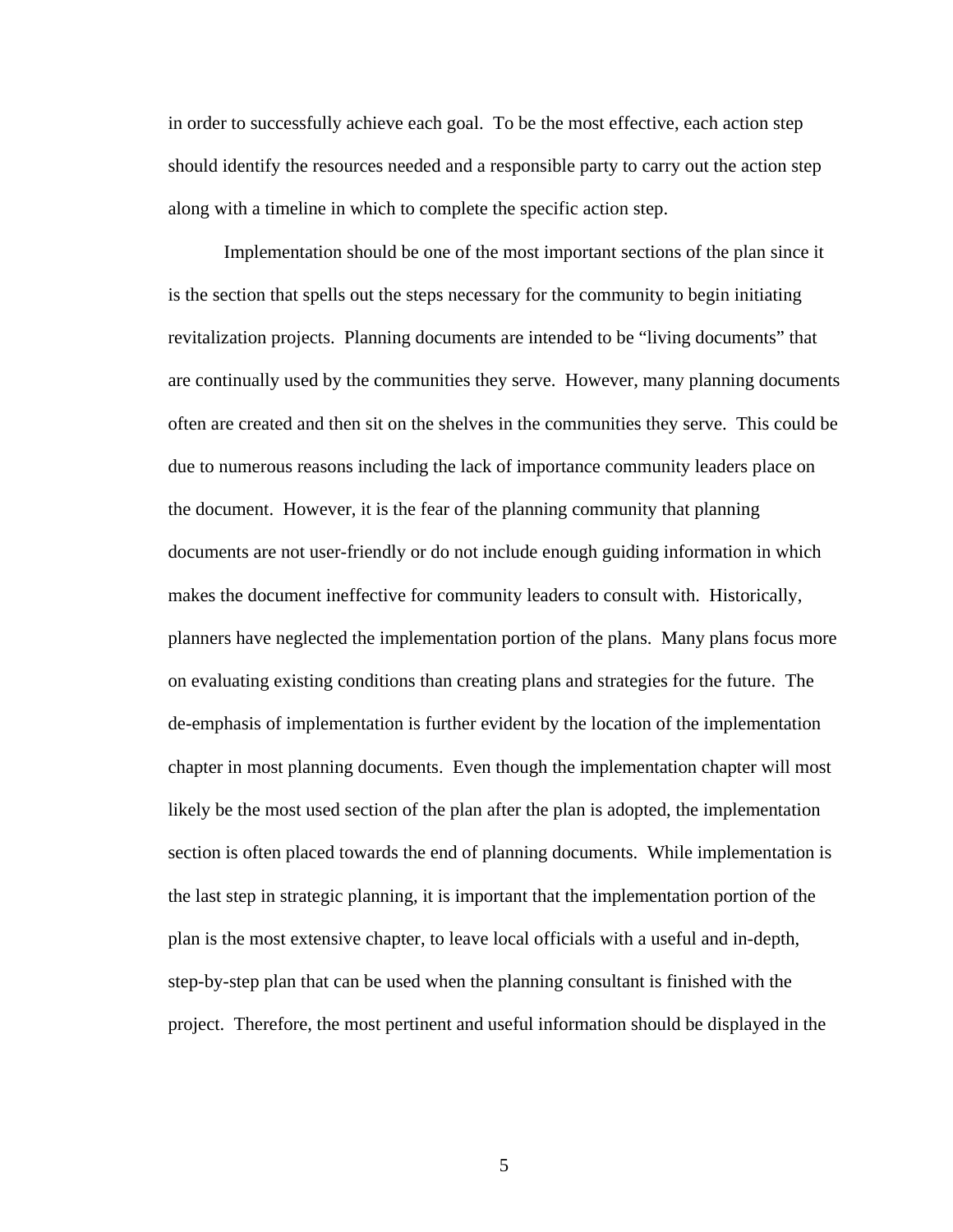beginning of the planning document for easy access and to acknowledge the vision, goals and direction that the community plans on taking to succeed in achieving revitalization.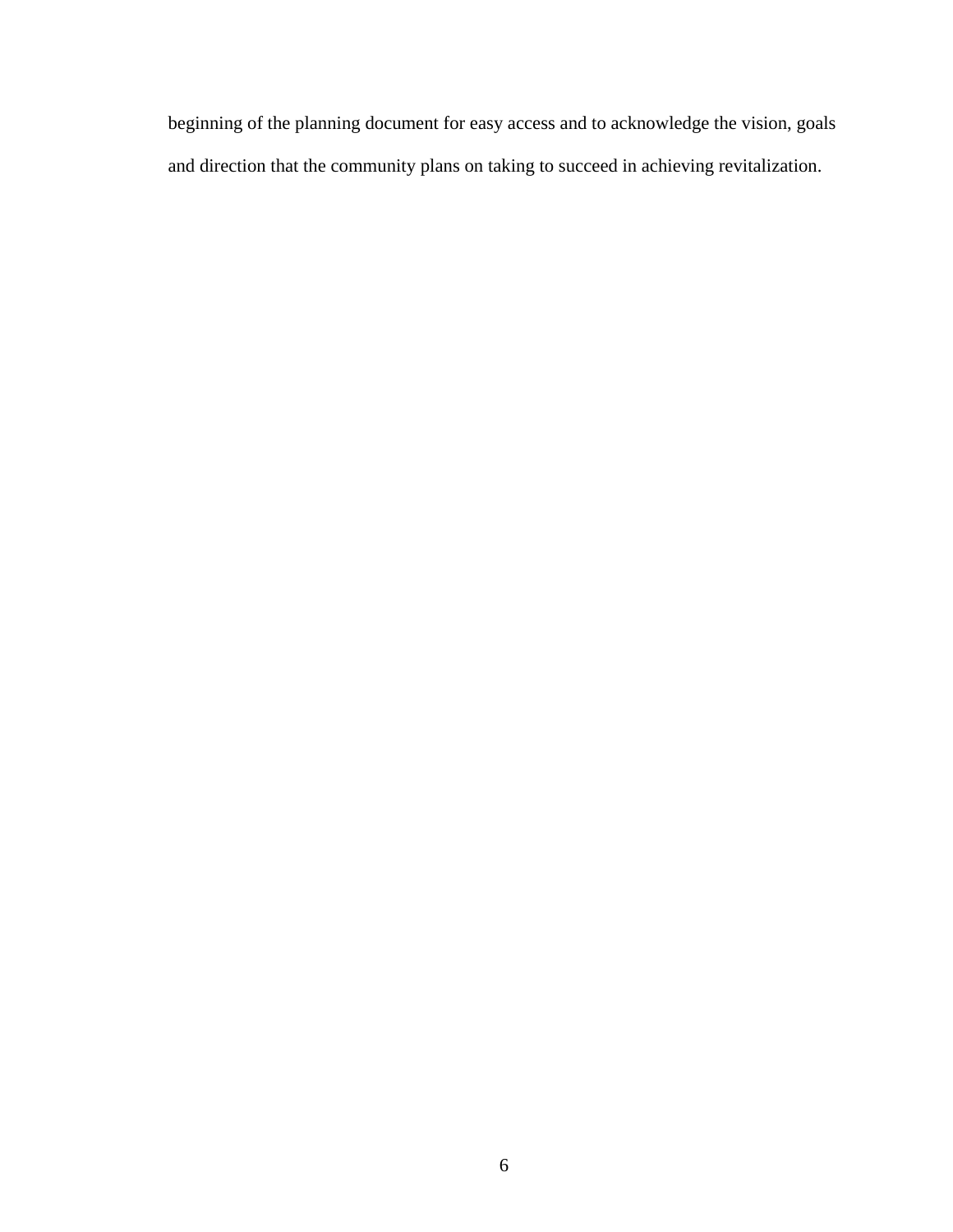#### **Literature Review**

 The following literature discussed the importance of downtowns to any community. While there is limited literature about the importance of implementation within planning documents, there is abundant literature that supports successful elements that a community can possess in order to initiate redevelopment, aside from extensive implementation strategies.

 Determining the success of downtowns is an indefinable measure since there are so many unquantifiable elements that contribute to making a downtown successful or unsuccessful. In order to determine some quantifiable measure of the success of downtowns, many communities will measure the number of people that attended an event downtown or the number of buildings rehabilitated. These measurements do display that revitalization has some effect on the community, however true effectiveness of revitalization programs are still hard to determine. Michael A. Burayidi suggests that there are six measures to assess revitalization efforts in his book Downtowns: Revitalizing the Centers of Small Urban Communities. Burayidi's suggested efforts include changes in the tax base, real property investment, office space occupancy, number of businesses, population density, residential population by income and employment by classification. Data that provides this information is often not available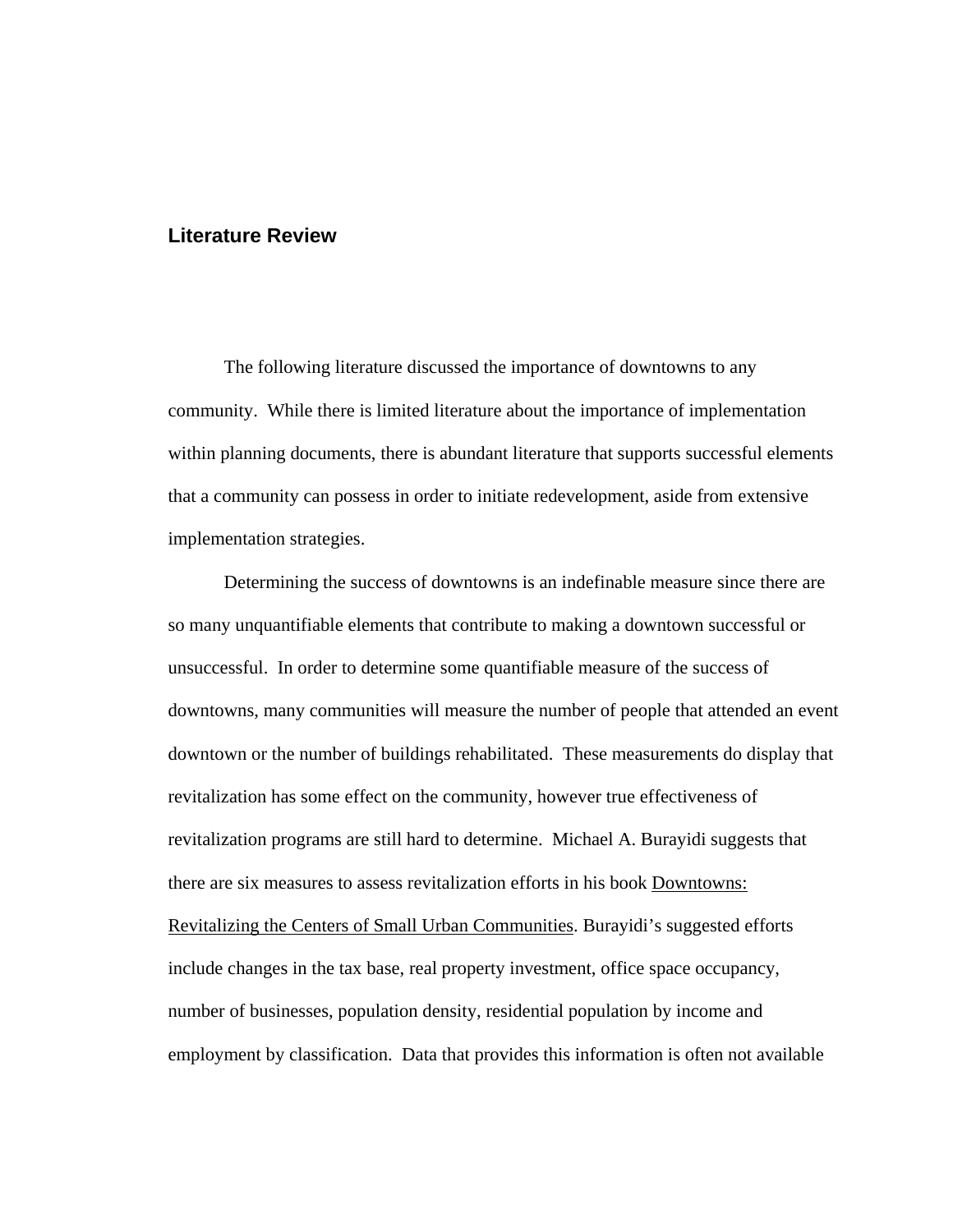or is difficult to obtain, increasing the difficulty in measuring successful downtown redevelopment. Burayidi (2001) concludes that in his personal attempt in measuring the impact of downtown (re)development programs, several communities lacked support from community leaders, which puts pressure on planners to take on an educational role within the community to further gain support on the importance of downtown redevelopment from local decision makers.

 Several, if not most, communities have some idea as to what direction the community is heading in the future in terms of growth, economic development, and improvements. In order to determine the community's path for the future, communities most likely have had a plan created to help outline this direction. But do plans really work? In the chapter "How Plans Work" in the book Time Standards for Urban Design, Lewis D. Hopkins (2003) classifies "plans" into five different categories; agenda, policy, vision, design or strategy.

After determining the types of "plans" created, Hopkins explores criteria to consider in determining whether plans work. Hopkins describes four broad criteria for assessing whether plans work by:

- Effect: If the plan had any affect on the decision making process
- Net Benefit: If the plan was worth making to those who desired or needed the plan
- Internal Validity (or quality): If the plan fulfilled the logic for those who wanted the plan
- External Validity (or quality): If the plan produced the outcomes it stated or suggested

Hopkins examines several planning professionals and scholars on the assessment or criteria of successful plans and concluded that several stated "it is very difficult to assess the effects of plans on outcomes and thus on measures of goal achievement." Hopkins states that one could examine the amount of projects successfully completed, which were outlined in the plan and conclude whether the plan was a success or failure. However,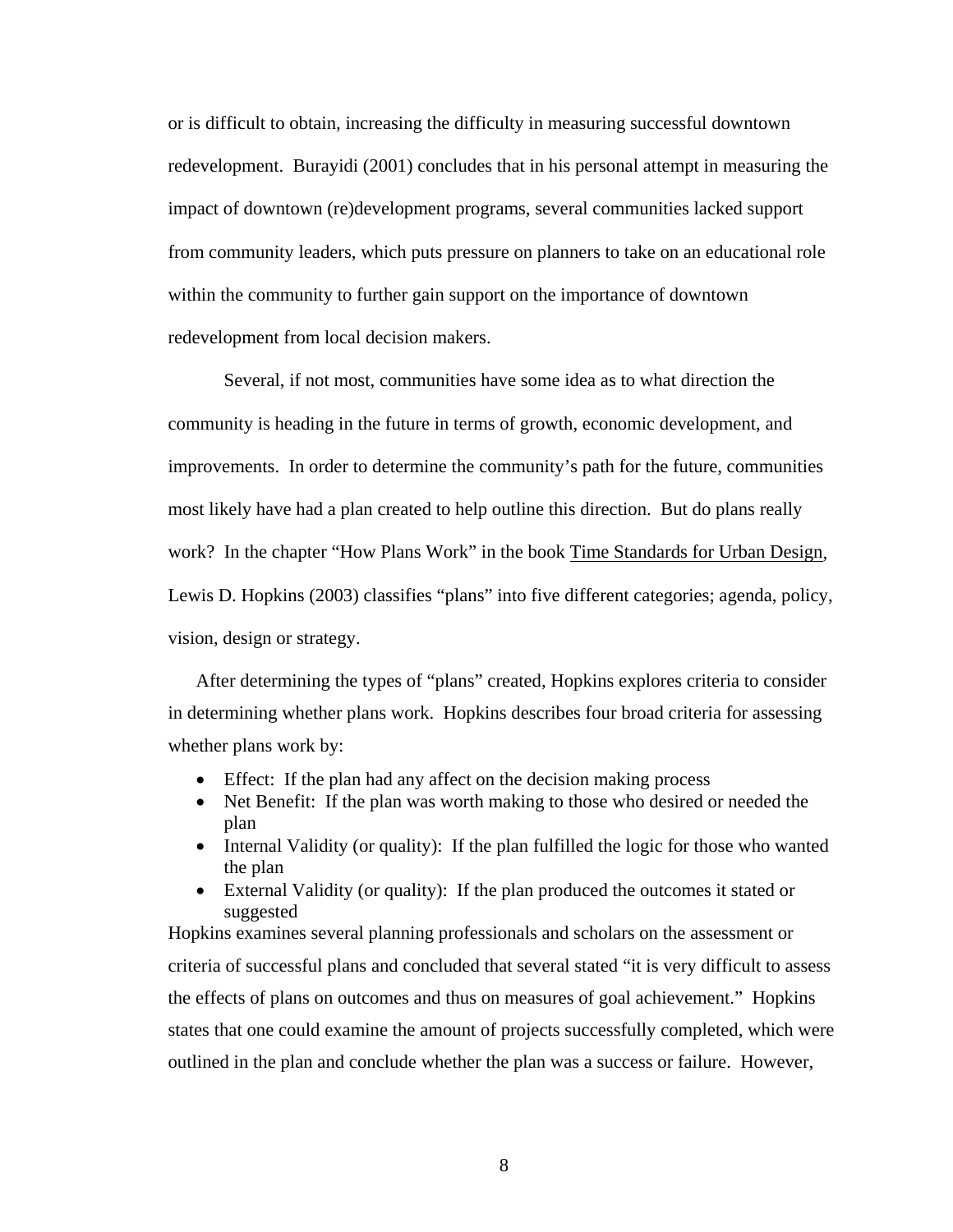there are so many other variables that go into the implementation of a plan, and in addition, so many unexpected outcomes that could come from implementation that could ultimately result in a plan being classified as unsuccessful. Hopkins finishes by stating "it is important to distinguish between lack of plans and lack of action." Therefore Hopkins narrows his conclusion to three observable phenomena's that can yield a persuasive argument that a plan affected decision making, actions and outcomes by evaluating:

- Was the plan used?
- Were the actions taken?
- Were the outcomes achieved?

Successful plans should not only answer positively to these questions, they should also incorporate a combination of agendas, policies, visions, design, and strategy.

There are several different approaches to downtown redevelopment, along with several different ways communities can achieve successful revitalization. Bernard J. Frieden and Lynne B. Sagalyn investigate and share how communities in different parts of the country, of different sizes, created successful solutions to revitalizing downtowns, from initiating pedestrian malls to allowing developers initiate catalyst projects to spark revitalization. Frieden and Sagalyn illustrate successful approaches with an emphasis on public-private partnerships in the book Downtown Inc. How America Rebuilds Cities. The book emphasizes projects that were successful by public-private partnerships and also where communities acted as developers. Several successful, large scale revitalization projects have been the result of public-private partnerships. Each approach has helped communities attract jobs to spark new interest in downtowns.

 Managing downtown revitalization efforts has increasingly been recognized as a full time job and important enough to create an entity that can focus solely on those efforts. Leadership and management of revitalization projects or other functions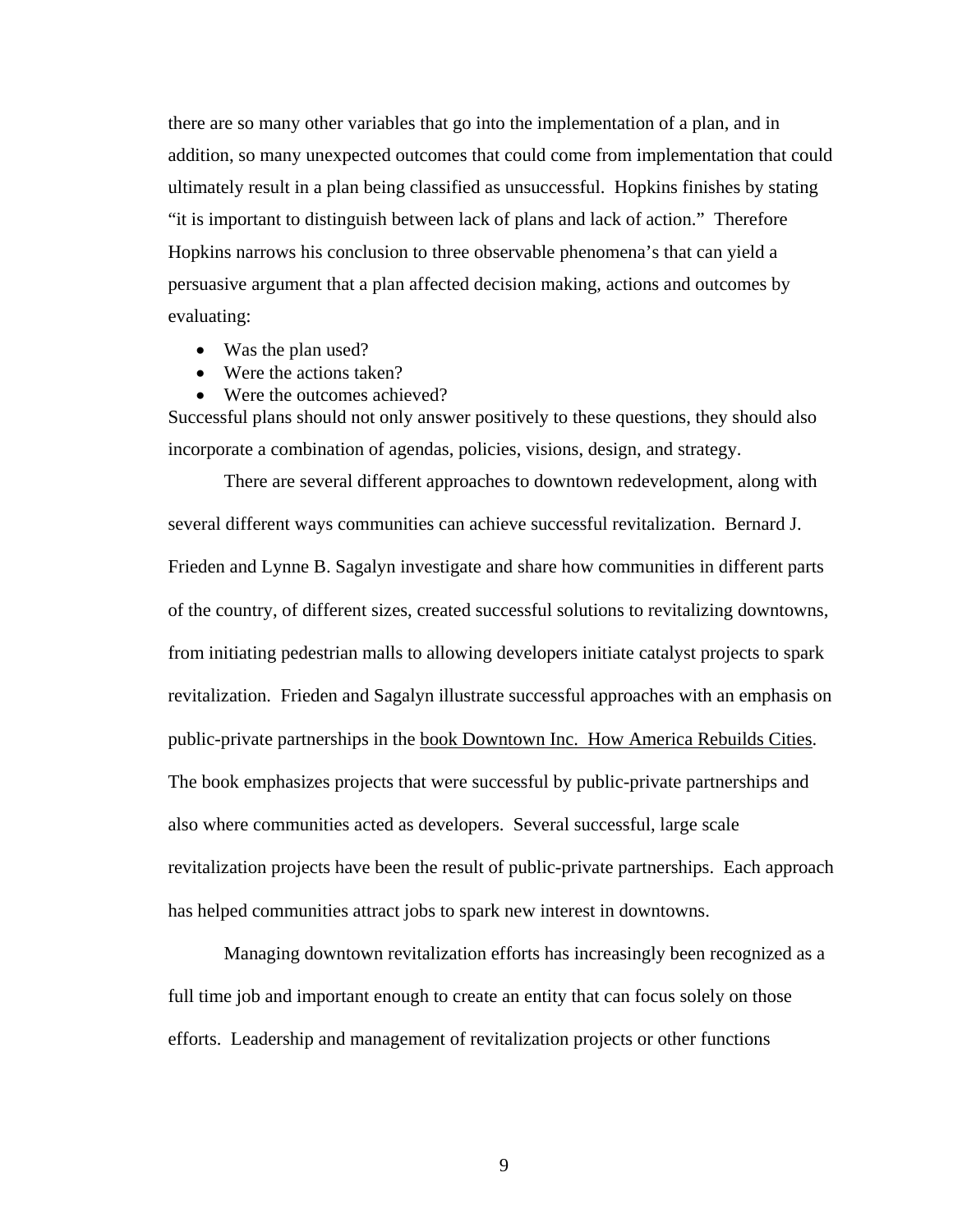particularly related to the downtown should not solely be the responsibility of the mayor or other community leadership figures. A downtown organization, which should be an extension of the mayor's leadership, should be created to help implement the vision of the mayor and community. In David Feehan and Marvin D. Feit's book Making Business Districts Work: Leadership and Management of Downtown, Main Street, Business District, and Community Development Organizations the role of downtown management and leadership is examined. Feehan and Feit explain that leadership, management, development and financial support must be diversified to truly create successful downtowns.

 Sandra Goldstein, a contributing author to Making Business Districts Work examines the importance of Strategic Plans to communities. A strategic plan helps prevent communities form reacting to problems and promotes proactive planning. The importance of achievable action plans is emphasized as a successful element of downtown revitalization and leadership. Strategic plans further emphasize the future of the community and helps create a direction in which the community desires to grow.

 Communities are constantly changing and reacting to changes in the economy, which are attributed to the decline and abandonment of downtowns. Economic changes are also attributes that help revitalize downtowns. Nancy Kleniewski examines the social and economic trends that have created desolate downtowns and those similar trends that have rejuvenated downtowns in the book Cities and Society. Cities have adopted economic development strategies as a revitalization tool in response to the changing urban economies. Kleniewski also examines communities using public-private partnerships to help rejuvenate downtowns. Every community in the world is virtually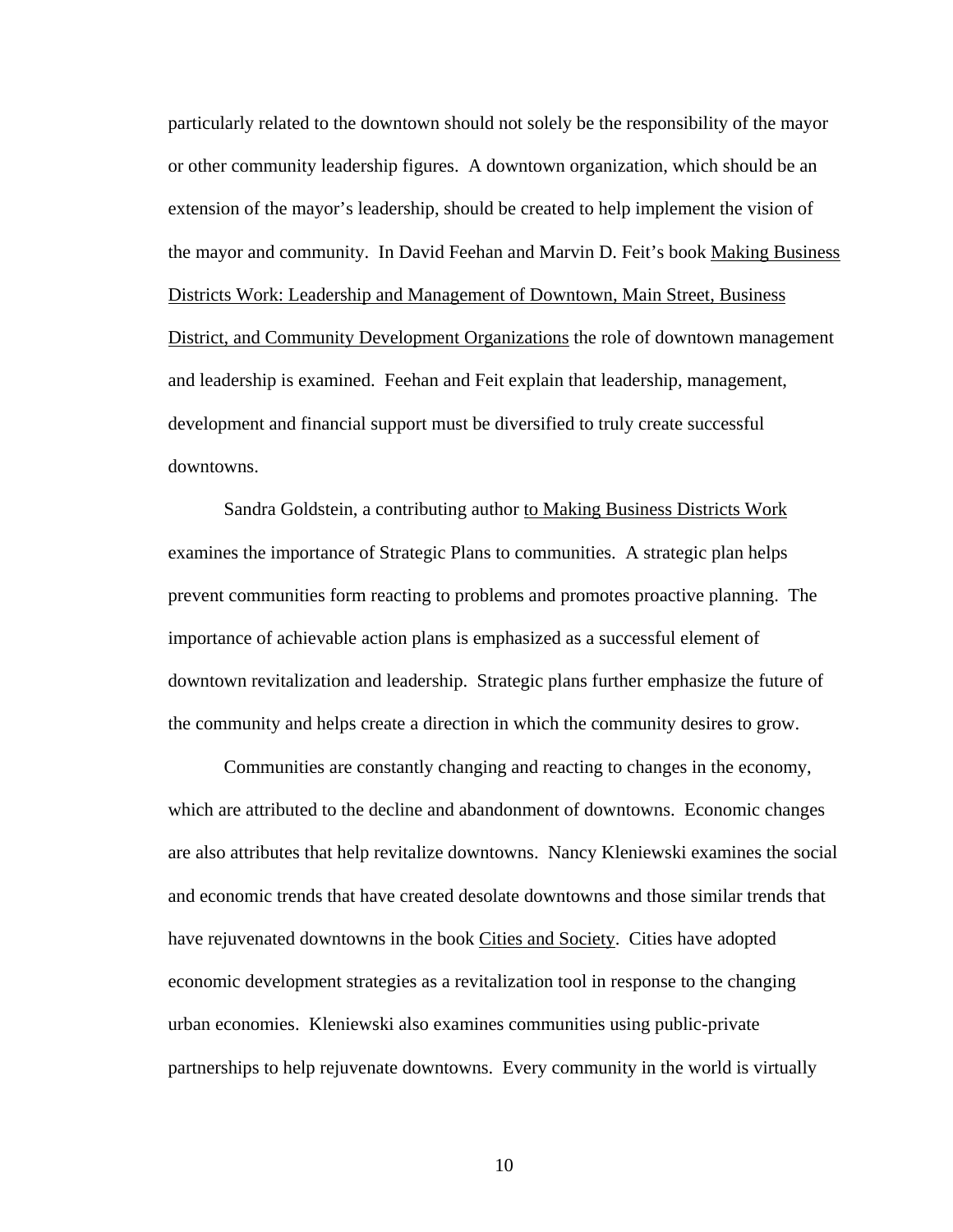competing to attract jobs in order to maintain or increase economic vitality. This competition has forced communities to create public-private partnerships. Communities are able to secure jobs and enhance the economic climate by offering incentives for businesses to move to their community. However, Franstein discusses the burden that public-private partnerships create for the tax paying citizen.

 Communities located on metropolitan fringes have been experiencing suburbanization at an extremely fast pace. Large increases in population, the consumption of valuable, vacant, agricultural land and the goods and services demanded by the new population have created several challenges for communities. Kent Robertson and Bill Ryan (2004) examine the primary challenges facing downtowns within the metropolitan fringe in the article "Downtown Development on the Metro Fringe" in the Economic Development Journal. It is important for downtowns in sprawling metropolitan regions to recognize the downtown's unique identity in order to differentiate the community from similar communities within the metropolitan fringe. Uncovering the community's identity will help give direction in creating the desired sense of place.

- Differentiating itself from other commercial settings
- Representing its unique heritage
- Creating downtown as a destination by supporting downtown's multiple functions
- Making downtown pedestrian friendly
- Creating and supporting human activity
- Creating an atmosphere for people to linger
- Creating community ownership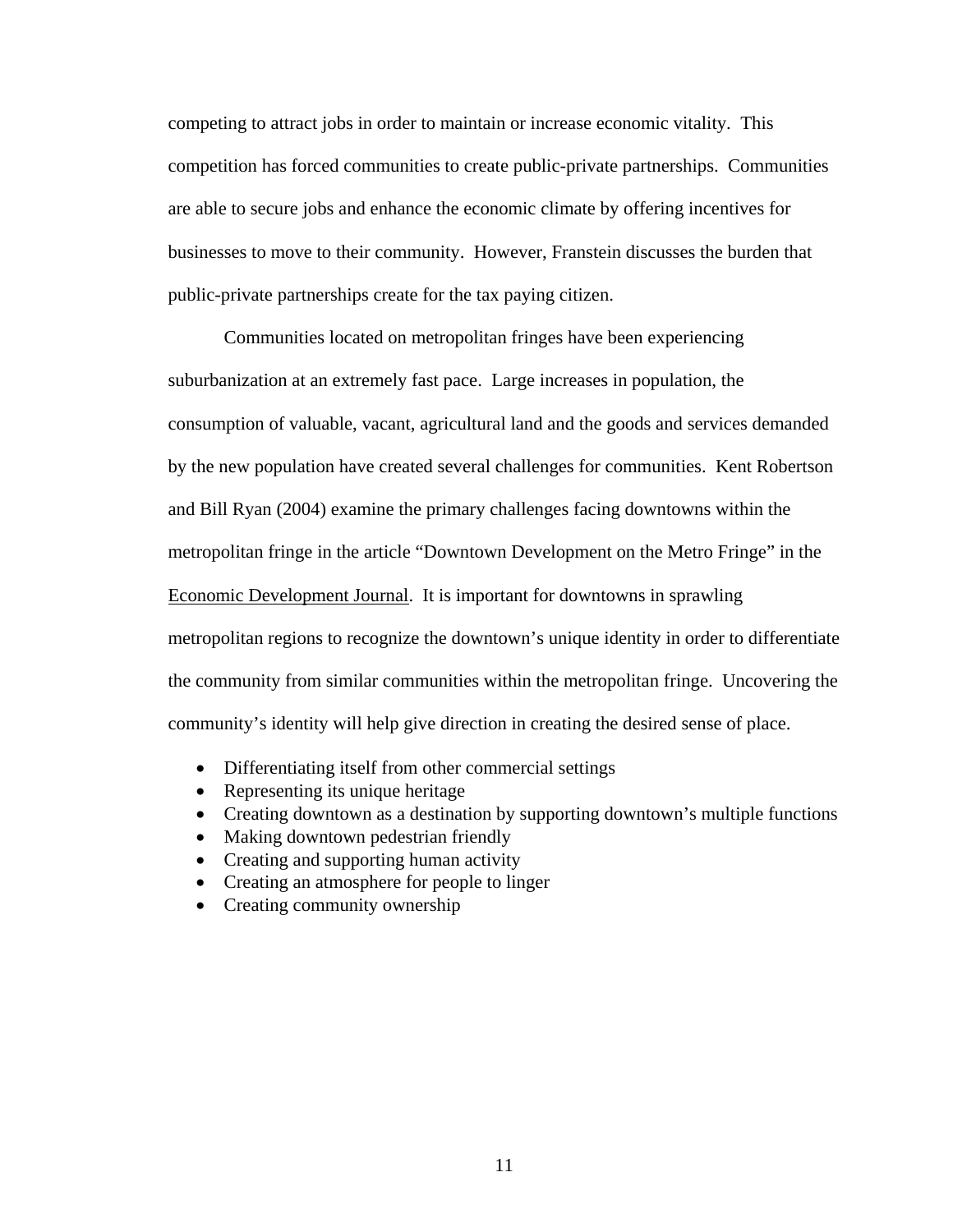# **Hypothesis**

 Due to the complex nature of identifying quantifiable measures in determining the success of planning documents, there seems to be limited research on whether implementation plays a key role in initiating downtown revitalization. Therefore, it was important to investigate if the extent of the implementation sections of downtown redevelopment plans affects the outcome of initiating redevelopment projects. Based on the finding literature, it was suspected that the more in-depth and extensive the implementation section of a plan was, the easier, or perhaps more productive the initiation of revitalization projects would be. It is also important to determine if there is a correlation between a "successful plan" and the implementation of projects due to the implementation section within the "successful plan." Therefore it is important to not only determine if the implementation portion of the plan was successful but also to examine if the overall plan was successful.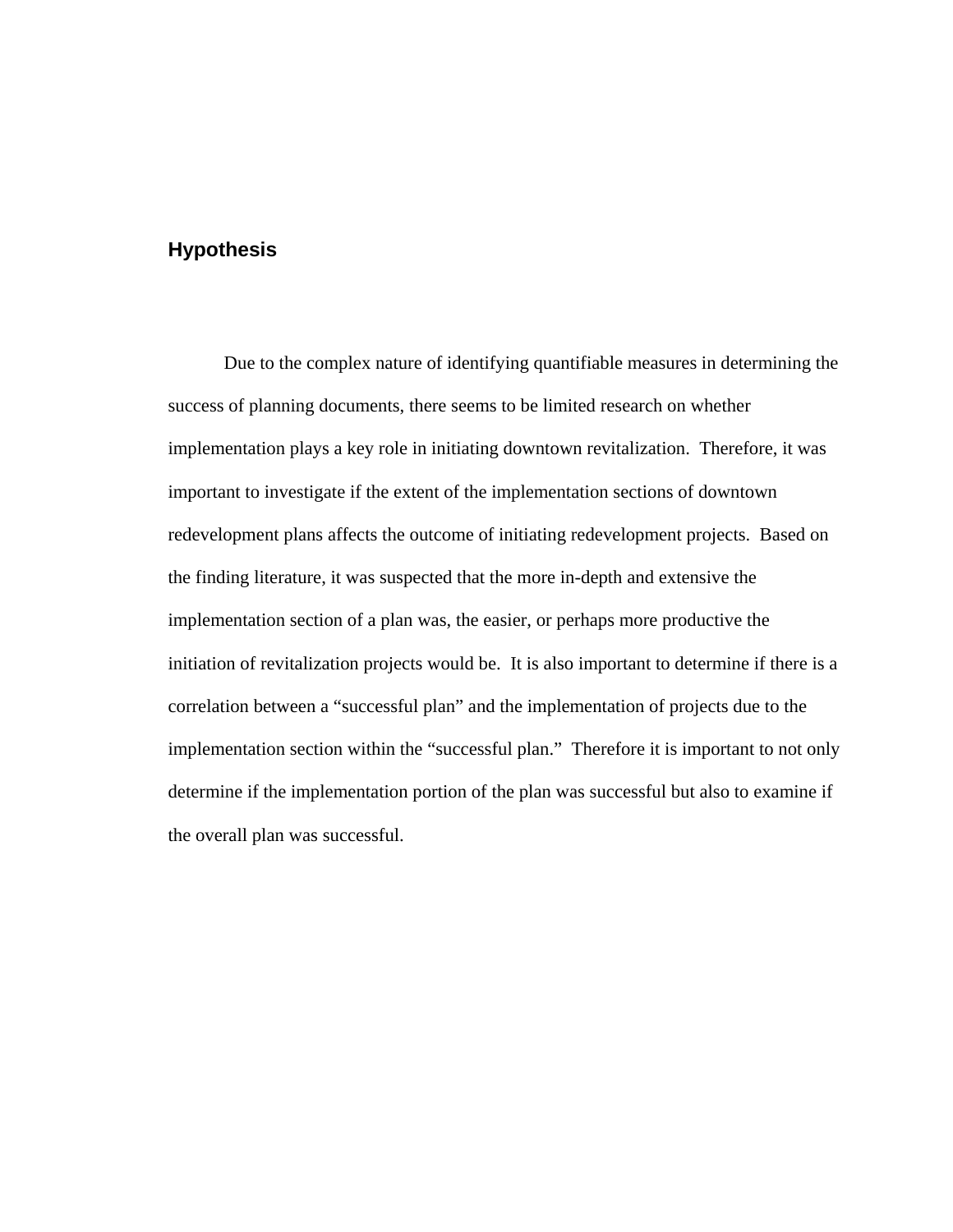#### **Methodology**

 To determine if it is likely that there is a correlation between downtown revitalization plans and project implementation, the success of the plan must be examined. Criteria created by Lewis D. Hopkins (2003) addressed in the chapter titled "How Plans Work" in Time Saver Standards for Urban Design, was used as a test in determining if the overall plan in each case study was successful. Each case study's downtown revitalization plan was reviewed to determine if the plan included an agenda, policy, vision, design, and/or strategy. Each plan was then evaluated by examining whether the plan was used, if action was taken and if the outcomes of the plan were achieved. Since the strategy portion of the plan most reflects and incorporates the implementation portion of the plan, the strategy of the plan was critiqued more closely than the other elements of the plan. Review of these benchmarks helps to determine if the community's plan was successful and if the extent of the implementation (strategy) portion of the plan influenced project implementation. While three case studies could not provide enough support to make any hard conclusions about the correlation between downtown revitalization plans and project implementation, the conclusion of the paper concludes the lessons learned from evaluating plans based on Hopkins' (2003) criteria and other lessons learned by evaluating each plan.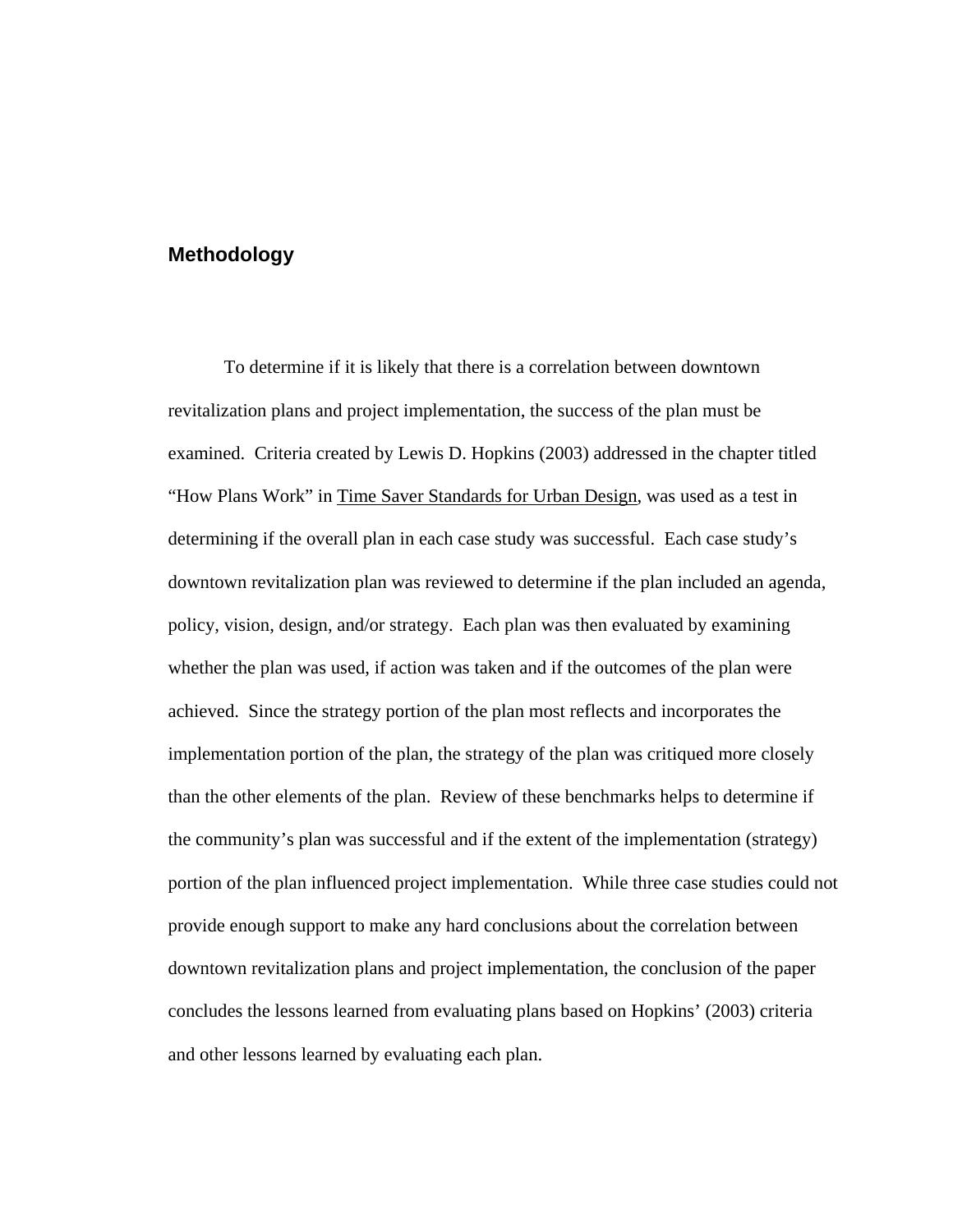In order to determine if downtown revitalization is more likely to occur if a downtown revitalization plan was in place, three communities were examined as case studies to test the generalized hypothesis. The three communities were chosen as case studies after preliminary research that included the location of the community, the size of the community, time period of the revitalization plan, and access to the revitalization plan. The three communities chosen as case studies all lie within the periphery of a major metropolitan statistical area, have populations between 50,000 and 100,000 people, have a downtown revitalization plan that has been either created or updated within the last ten years and the document is available for the public to access via the internet. The case study communities are:

- Racine, Wisconsin
- West Palm Beach, Florida
- Alpharetta, Georgia

Planning leaders that were involved in the creation of each revitalization plan were contacted and interviewed from each case study community in order to gain further insight into the implementation portion of the revitalization plan and process.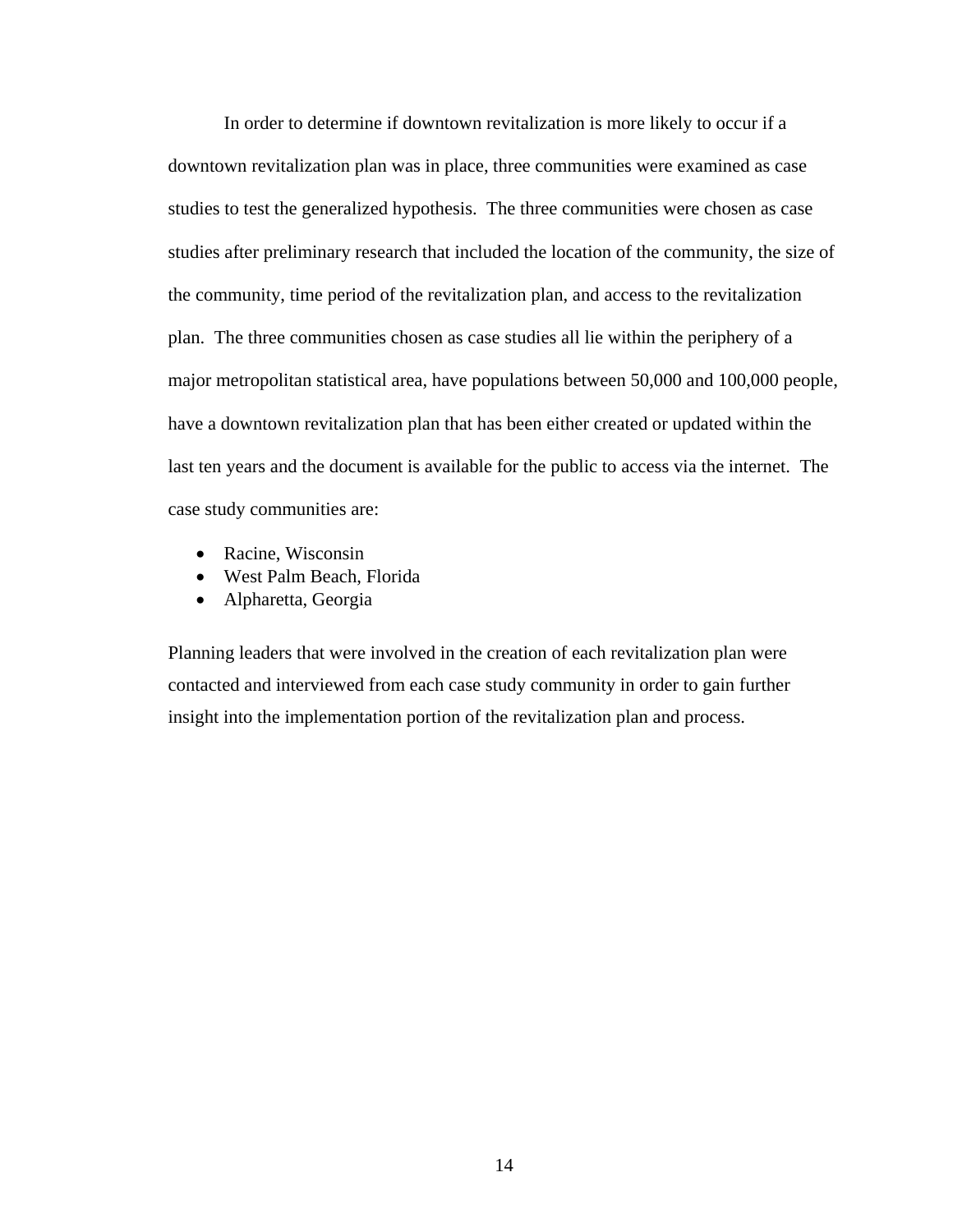#### **Case Study: Racine, Wisconsin**

Prior to 1999, Racine was a very industrial city and the majority of industries lined the lake to take advantage of the transportation Lake Michigan offered to transporting large industrial products. Downtown Racine, lay just beyond the waterfront, never connecting to the community's largest natural amenity until the community realized that Lake Michigan was a huge economic asset to the community. This realization sparked interest in renewing the waterfront area to help improve the downtown district. In 1974, the city council approved the purchase of an abandoned industrial property along Lake Michigan and turned the previous industrial area into a waterfront park and harbor. This was a major effort from city officials to redevelop the downtown and was believed that this transformation of an abandoned industrial site and opening of the waterfront would spark further reinvestment. However, redevelopment did not take off as planned. City officials further tried to initiate redevelopment of the downtown core with two catalyst projects, Festival Park and the revitalization of the Marina; however neither project transpired (Crandall Arambula, 2005).

 The City of Racine created a downtown corporation known as the Racine Downtown Corporation in 1989. As David Feehan and Marvin D. Feit (2006) state, downtown corporations are traditionally created to aid the city in additional support that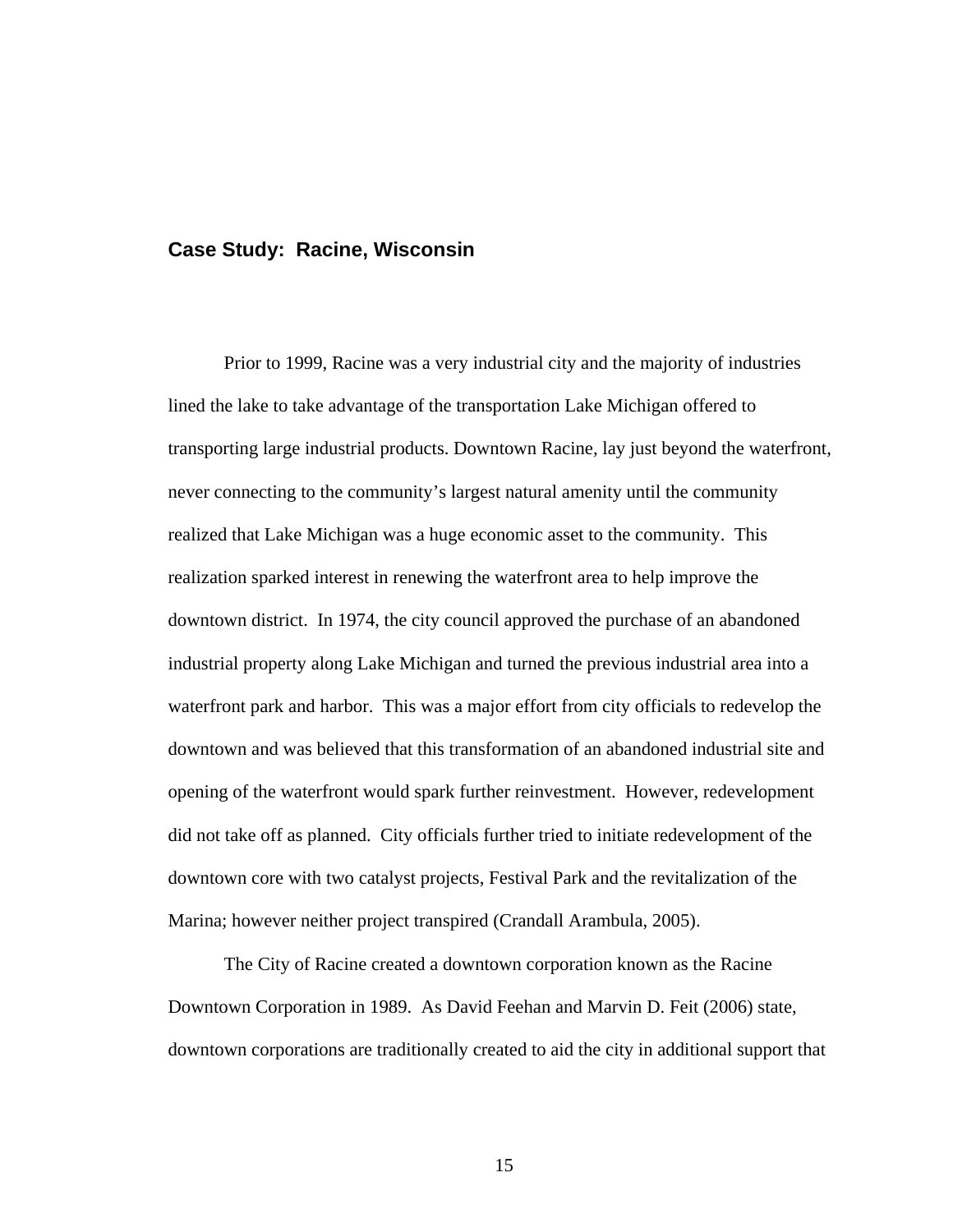can more heavily focus on revitalization. However, Racine's original downtown corporation was merely a takeover of an existing merchants group formed 30-40 years prior. In the coming years, community leaders realized the large advantages the Downtown Corporation could provide in regards to revitalization. The Downtown Racine Corporation evolved into a downtown corporation that was focused on redevelopment and business attraction to the downtown. In 1999, the Downtown Racine Corporation (DC) initiated a redevelopment plan with the 501c3 corporations own money (Crandall Arambula, 2005). Feehan and Feit (2006) further discuss that prior to the popularization of downtown organizations most communities relied on chamber of commerce organizations or committees to promote revitalization efforts. When revitalization efforts become more mainstream and enabling legislation for tax increment financing existed, downtown organizations were beginning to form in order to "move past being a cheerleader/advocate/convener and taking on more direct catalytic character" (Crandall Arambula, 2005) to downtown revitalization efforts. One of the first initiatives the newly organized and restructured Racine Downtown Corporation embarked upon was the creation of the first downtown plan.

 My experience has been that it is critical to have a comprehensive plan that your Downtown organization was actively involved in developing, preferably in partnership with the City, before jumping into case-by-case zoning, land use and…urban design issues. (Goldstein, 2006)

In 1999 the Downtown Corporation, with support from the City of Racine, hired the nationally recognized downtown revitalization consulting firm of Crandall Arambula to develop the first downtown plan. The 1999 Downtown Racine Plan's key focus was to attract private investment into downtown projects that would then create a live, work,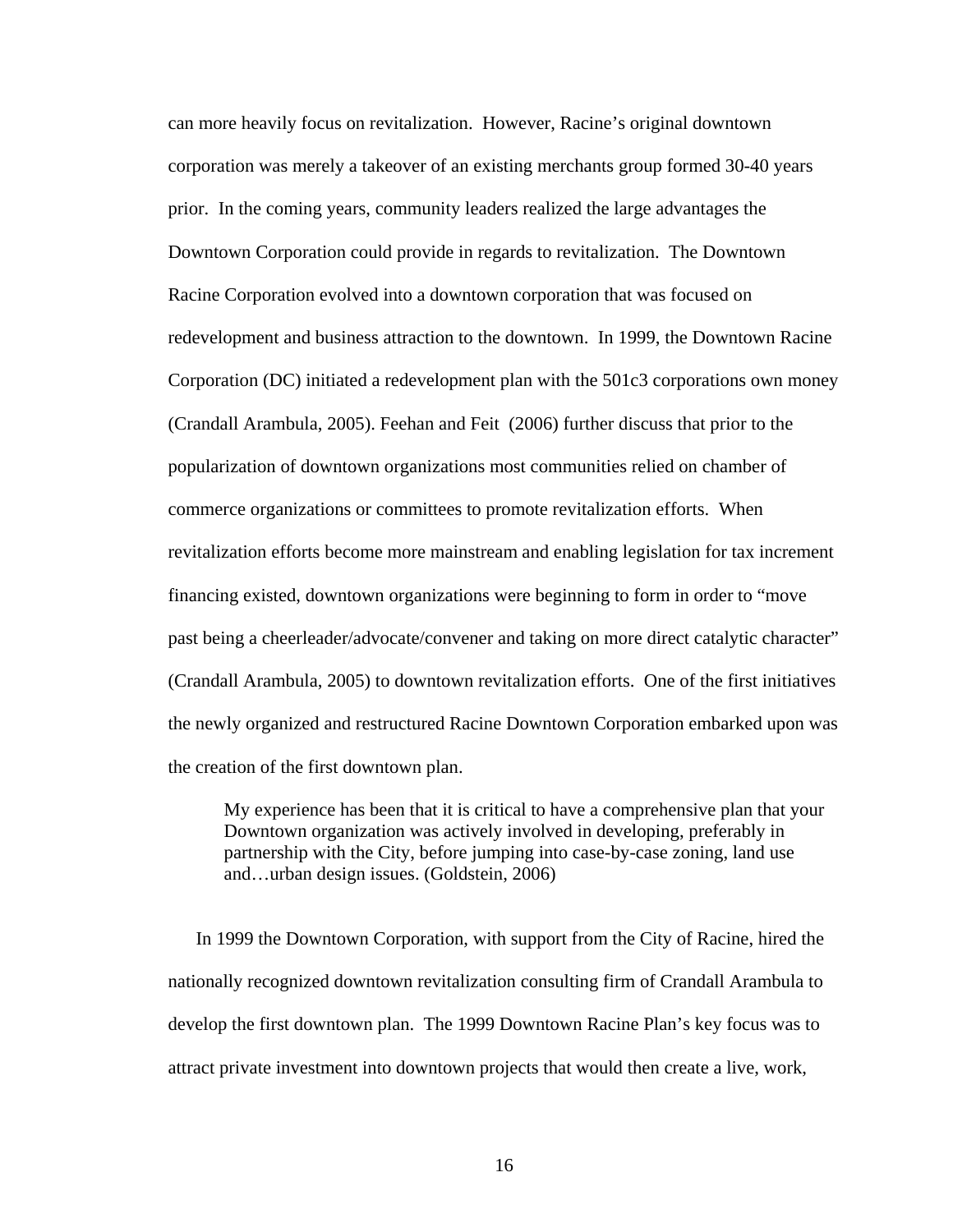play atmosphere. Similar to Kent Robertson's (2004) key elements that define a strong downtown's sense of place in the article "Downtown Development on the Metro Fringe," the major guiding principles outlined in Racine's 1999 plan included:

- Utilizing special downtown natural resources and features
- Preserving the historic built environment
- Utilizing existing assets
- Develop a pedestrian-friendly downtown
- Increase residential development
- Promote business development
- Increase office development
- Identify catalyst projects
- Develop community census
- Meet and exceed established goals and expectations (Crandall Arambula, 2005)

 The 1999 Downtown Racine Plan found strong political support and was officially adopted by Racine's Common Council as the official document for revitalizing downtown Racine. The 1999 plan also included Design Guidelines that were also adopted by the Common Council to ensure further influence on the outcome of redevelopment projects that would enhance the downtown core to the standards put forth by the redevelopment plan. The combination of the Design Guidelines as the "policy" and the downtown plan as the "strategy" further emphasizes Lewis D. Hopkin's theory that plans must be a series of differentiating elements such as agendas, visions, design, and strategy. (Hopkins, 2003)

 With political support and a newfound enthusiasm brought to the community with the 1999 Downtown Racine Plan, projects and major redevelopment efforts started to take place. Within an unexpectedly short period of time, the majority of goals and objectives outlined in the 1999 plan were fast being accomplished. The downtown has seen more than \$250 million worth of investments just from projects and goals outlined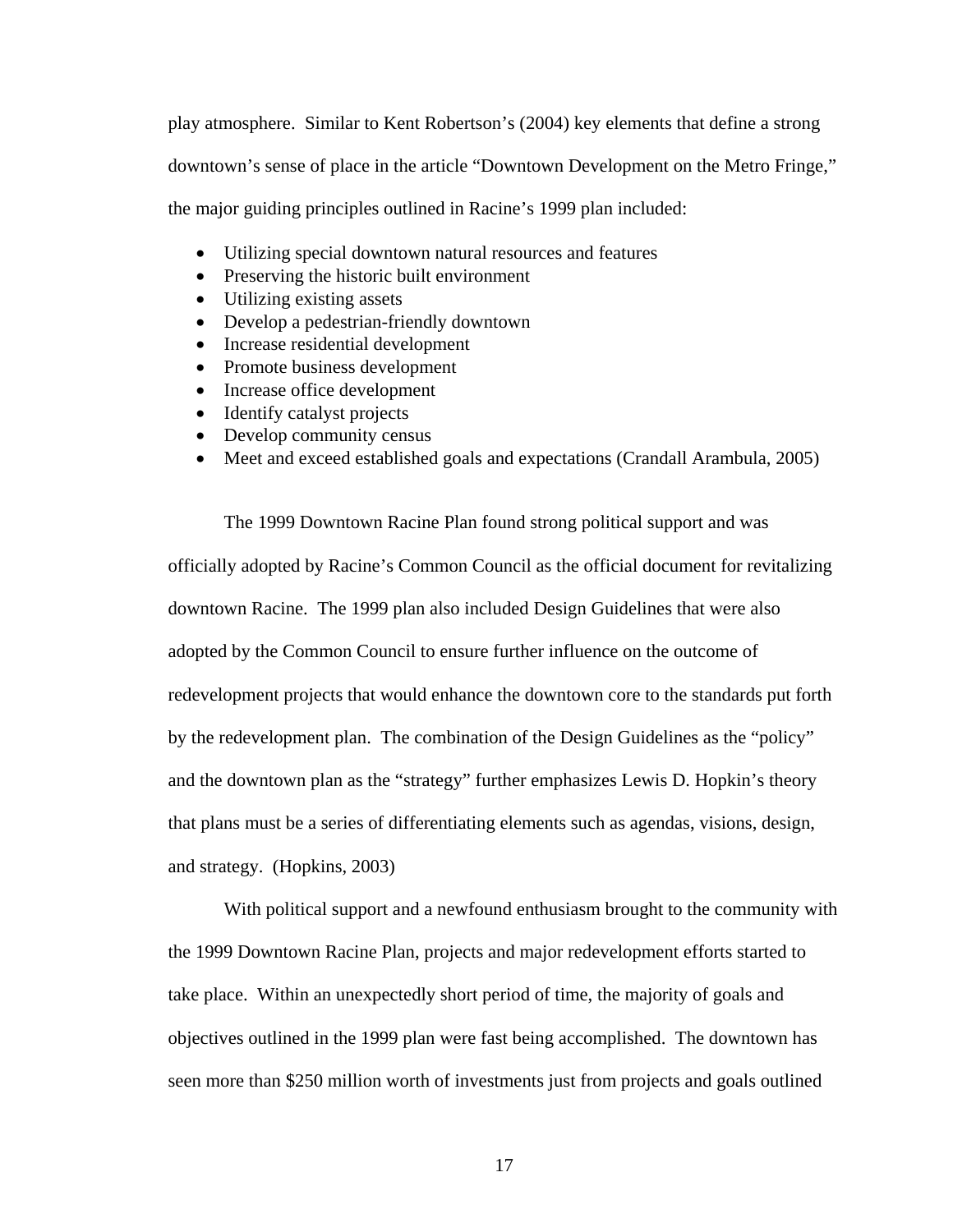in the downtown plan. With the fast momentum of development and completion of the goals and objectives, the Downtown Corporation determined that a new downtown plan that had the same founding principles and built upon the 1999 plan would be needed around 2005. The Downtown Corporation decided to hire the same consulting firm, Crandall Arambula for \$550,000, a rather large amount of money for a second revitalization plan for a relatively small community. The Downtown Corporation believed that the large investment in creating the planning document and re-hiring the original consultants would further ensure that the 2005 document would be an equally effective document.

It was important for the community and the Downtown Corporation that the 2005 plan would both incorporate and elaborate on the 1999 guiding principles. However, the new document would need to address additional objectives in the 2005 plan and address new goals to ensure the plan would grow and achieve further revitalization achievement. The challenges of the 2005 plan needed to address:

- Recognizing that more needs to be done to strengthen the heart of Racine and maintain downtown revitalization momentum
- Provide a clear vision for new opportunity areas adjacent to the heart of the downtown core
- Position downtown Racine for additional new development in the  $21<sup>st</sup>$  century
- Identify a menu for strategic public investments to spur private development
- Refine and update design guidelines, codes and design standards to ensure quality development occurs within the downtown (Crandall Arambula, 2005)

 The success of the original 1999 plan can be attributed to the founding principal goals which the plan was based. Since there was a relatively short time between the original 1999 plan and the 2005 update, many of the original driving principles for redevelopment of downtown Racine stayed the same. The City wanted to ensure that in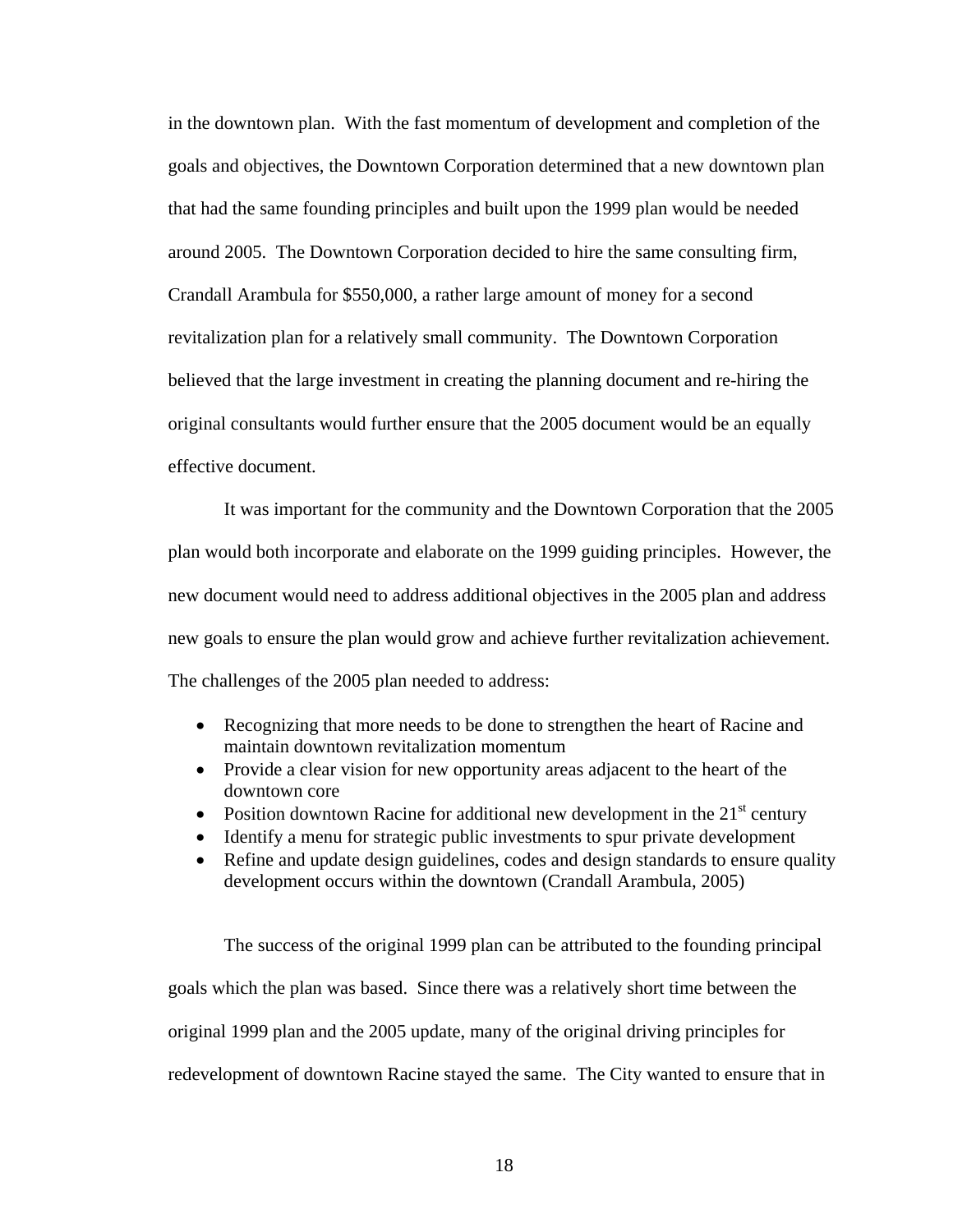order to increase the existing upward momentum of redevelopment efforts; a whole new plan was not being formulated since the previous plan was such a huge success.

 The 2005 Downtown Racine Plan was adopted May 10, 2005. Since the adoption of the plan, the community has continued to see redevelopment projects in the downtown district. One of the most beneficial and successful guiding principals outlined in both plans was recognizing catalyst projects by "identifying key projects and actions, and establish a program and process for success that would focus and promote growth throughout the downtown." (Crandall Arambula, 2005) This guiding principle laid the framework and contributed to a detailed and powerful implementation strategy in each of the plans. The Downtown Racine Corporation attributed the majority of the success from both plans was due to a strong implementation chapter of the plan. Crandall Arambula, along with community input and the direction of the Development Corporation provided an "ambitious strategy for growing and strengthening downtown," (Crandall Arambula, 2005) The plan prescribed a realistic and timely strategy for positive change unlike previous plans and visions that had been created in the past. The implementation strategy for the 2005 plan was founded on "the principle that public dollars must be spent on projects that will leverage significant private investment and spark widespread and sustainable reinvestment in the downtown. The implementation strategy included five actions:" (Crandall Arambula, 2005)

- 1. Organization
- 2. Retail Revitalization Strategy
- 3. Catalyst and Other Projects
- 4. Policies, Regulations and Guidelines
- 5. Implementation Schedule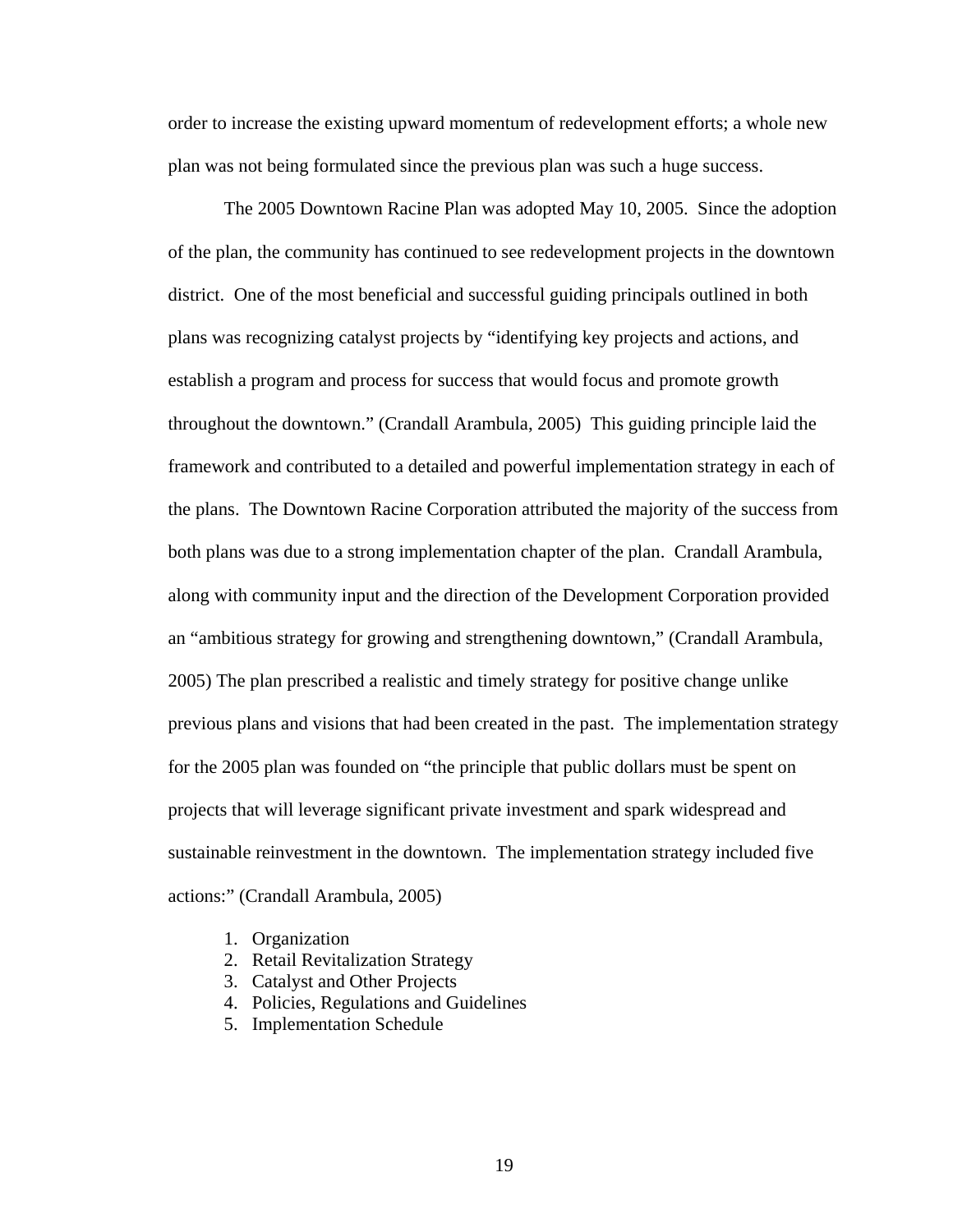The structure of the implementation section of the 2005 Downtown Plan first addresses organization. The plan states that since the "Downtown Racine Corporation had successfully addressed the issues of revitalization during the past decade, no major overhaul to the existing system" (Crandall Arambula, 2005) was needed. However the plan did state that key entities may need to take on new responsibilities. The organization portion of the Implementation section of the plan outlines key elements that need to be taken on by the major leadership stakeholders driving the downtowns revitalization efforts; the City of Racine, Downtown Racine Corporation and property owners. Several specific responsibilities were outlined that each entity should undertake in order to further the revitalization efforts in Racine and to implement the projects outlined in the plan. The City of Racine should

 develop and implement Urban Renewal activities, such as attracting developers, assisting in-site assembly, review and approve development plans, construct public infrastructure and amenities, provide public parking downtown with demand buildup, administer loan and grant programs for revitalization projects and participate in retail recruitment outreach and marketing programs. (Crandall Arambula, 2005)

 The plan outlines additional responsibilities for the Downtown Racine Corporation to carry out in addition to their existing efforts put forth throughout the past ten years. The plan outlines that the Downtown Corporation should

 provide an education curriculum for downtown businesses in areas of advertising, customer service, marketing and visual merchandising, provide information on available small business loan and grant programs, develop information on the downtown area with specific information on retail buildings and spaces, and participate in retail recruitment outreach and marketing programs. (Crandall Arambula, 2005) The organization portion of the Implementation section further outlined initiatives for

property owners which included "focusing on building renovations and tenant upgrades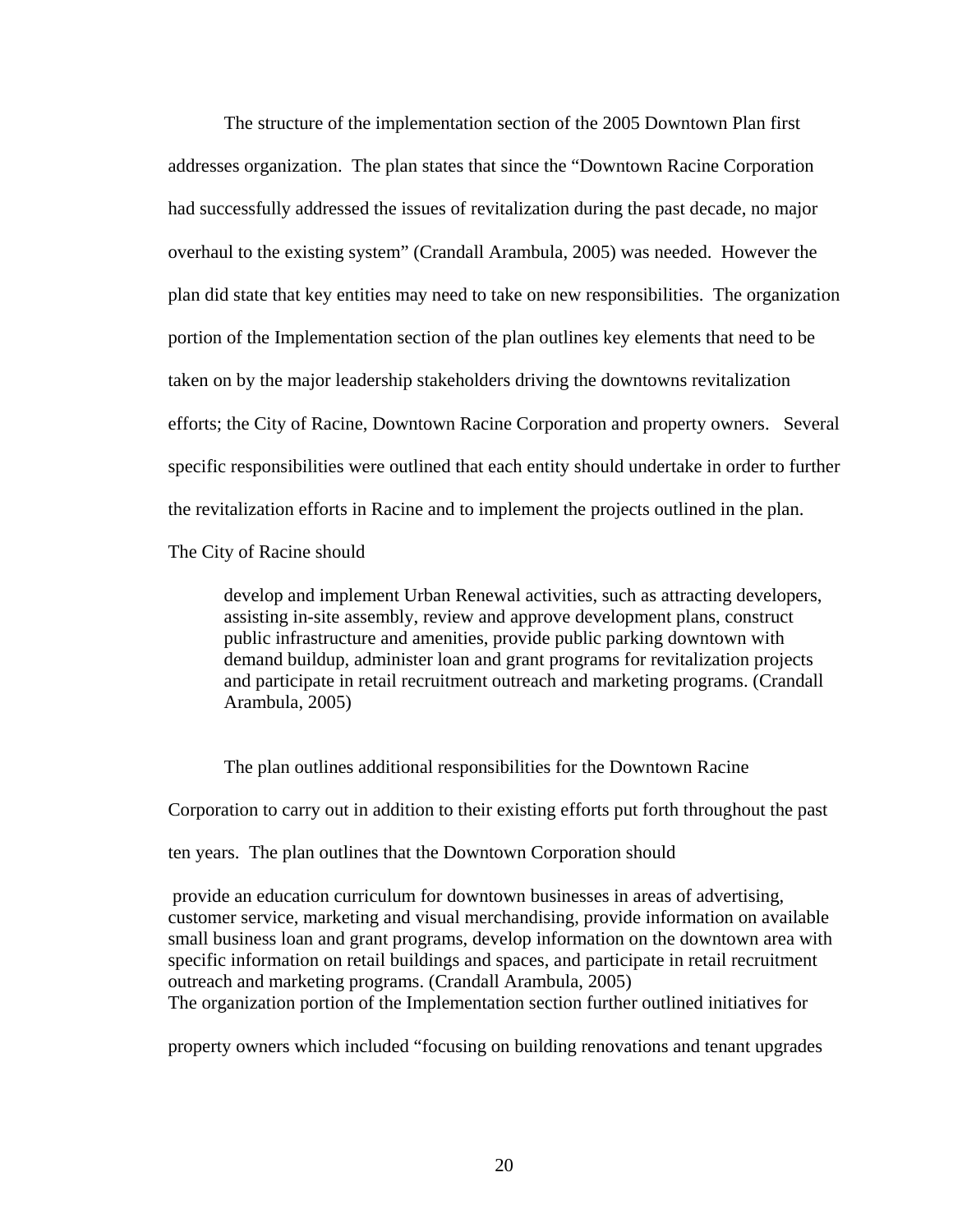by taking advantage of available loan and grant programs, continue to support the implementation of the Downtown Plan, provide information required to create an effective leasing brochure for the downtown and participate in retail recruitment outreach and marketing programs." (Crandall Arambula, 2005)

 The retail revitalization portion of the implementation section of the plan refers readers to the *Downtown Racine Retail and Entertainment Strategy* report prepared by Economic Research Associates. This document addresses existing conditions affecting retail success, strategies for recruitment of retail anchors and smaller storefront tenants, and tactical approaches to retail implementation. The Retail Revitalization Strategy portion of this Implementation section outlines a few of the major actions recommended in the retail and entertainment report.

 Devin Sutherland, the Executive Director of the Development Racine Corporation stated that while the five implementation actions together generated the majority of changes and redevelopment from this plan, it was the Catalyst and Other Projects that brought upon most redevelopment efforts. Identification of catalyst projects were developed through community meetings and input. The Development Corporation proposed that there seemed to be more community input through the planning process for the 1999 plan compared to the 2005 plan. Six public meetings were held throughout the planning process for the 2005 plan and community consensus was gained in areas of improvements needed throughout the downtown district; transportation and movement issues; concepts for Main Street retail, anchor developments, housing and employment; and identifying key catalyst projects. Eighteen catalyst projects were identified through evaluation of community, retail and development needs. Those eighteen catalyst projects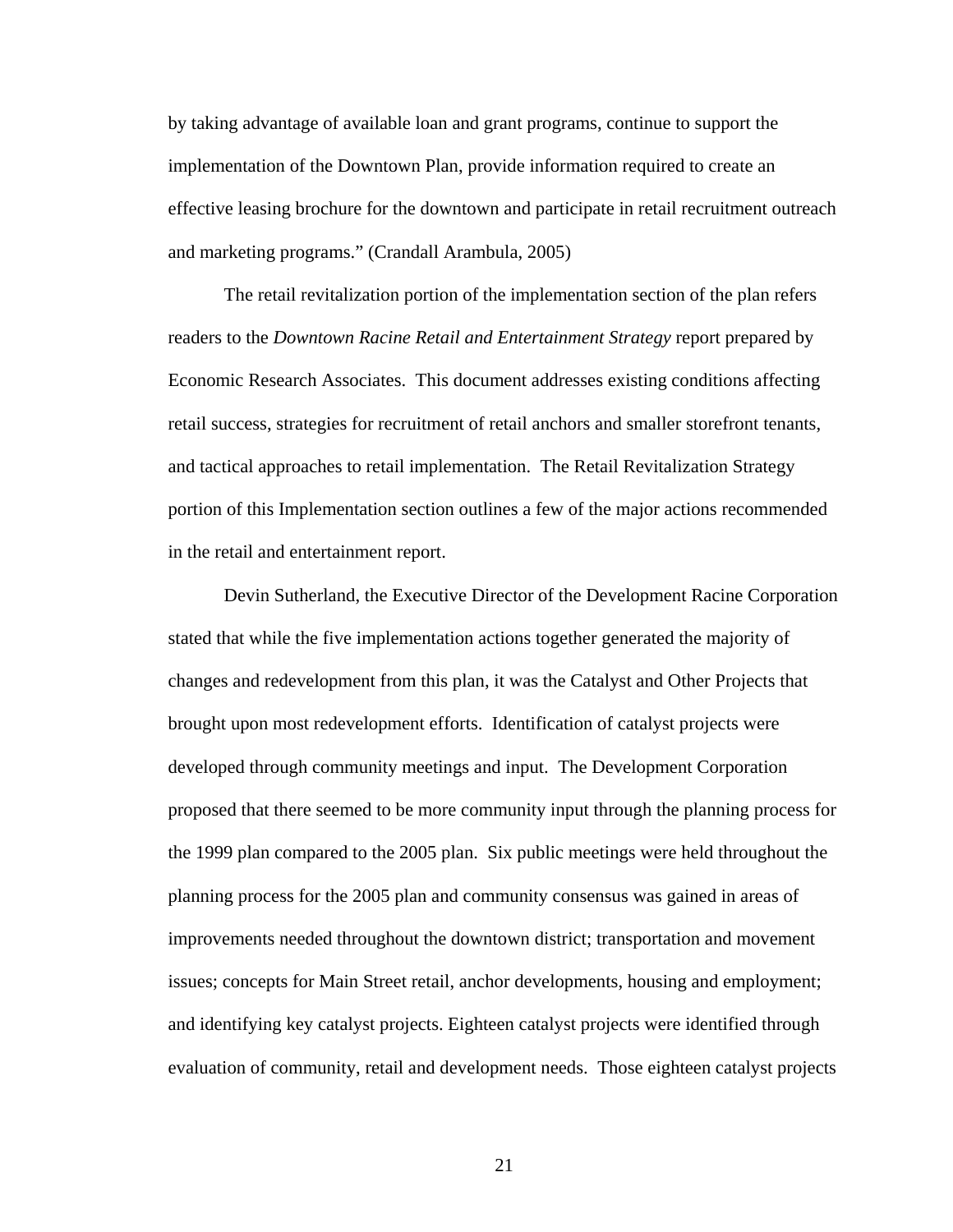were identified as being "important to creating sustained and widespread downtown revitalization and can be maintained by strategic, public investment that will, in turn, lead to private investment." (Crandall Arambula, 2005) In order to be classified as a catalyst projects, projects needed to meet the following strict requirements:

- Be located strategically to spark the greatest amount of new development and renovation
- Result in a return on investment of at least six private dollars of development for every one public dollar spent – a six to one ratio. (Crandall Arambula, 2005)

Each major catalyst project was described by the location of the proposed project and details of the project throughout this portion of the Implementation section. An implementation schedule for the top priority catalyst projects was provided in this section outlining the year each project should begin.

 The Development Corporation believed that the consulting group "did a good job of incorporating, not only, the public but also city officials and educating them on the jobs that each of them would need to help in accomplishing in order to further carry out the revitalization efforts." (Crandall Arambula, 2005) The portion of the implementation section that focused on catalyst projects that were identified as necessary to start in order to further revitalization efforts did not address elements such as action steps, responsible parties, resources or a timeline for each element of each catalyst project in the actual Downtown Racine Plan document.

 The downtown Development Corporation believed that the addition of the design guidelines and standards were additional elements to the Downtown plan that helped ensure the official adoption of the plan by the local political leadership. Much of the local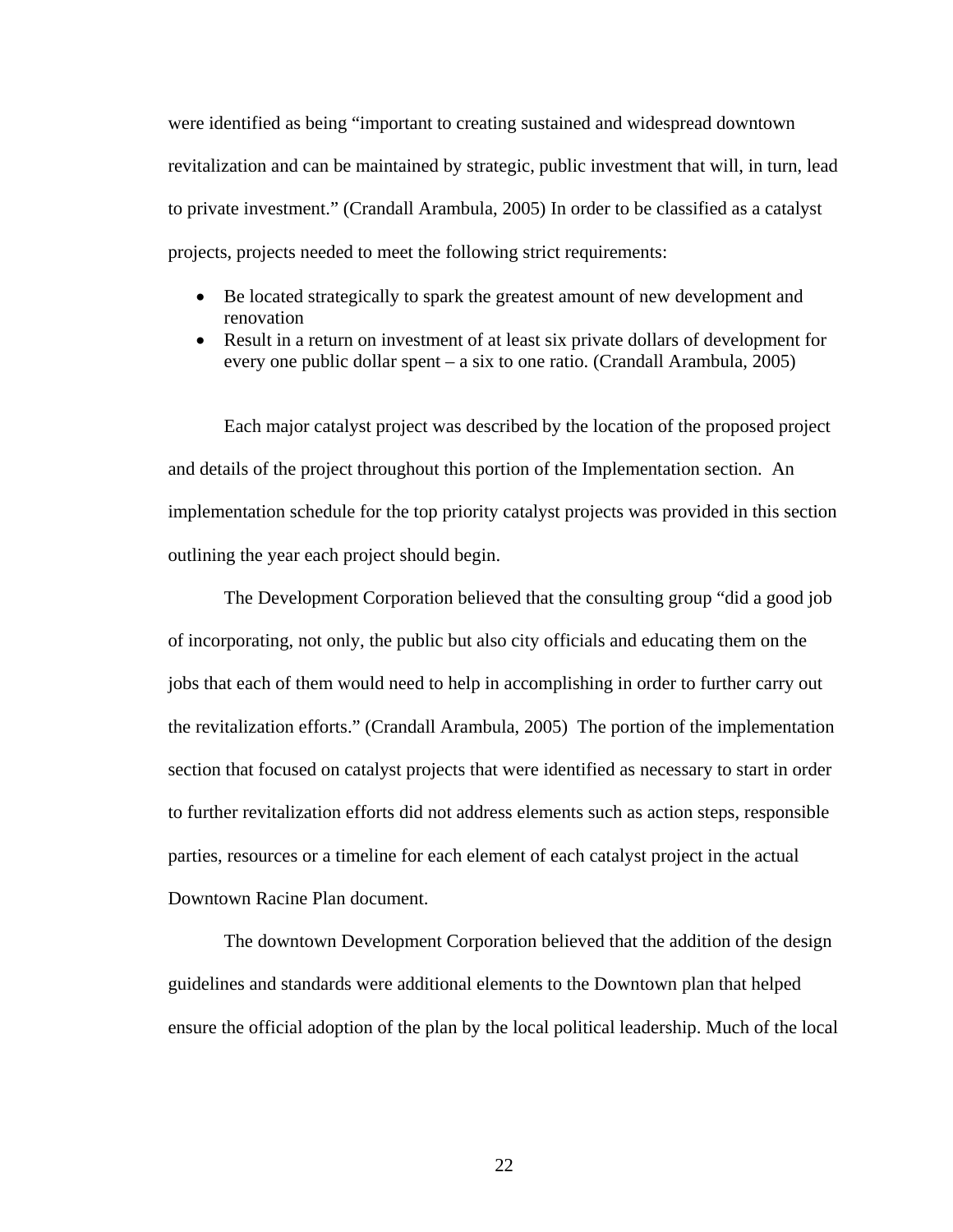leadership support has come in the form of incorporating catalyst projects into the City

Improvement Plan along with the adoption of a design review process.

When evaluating Racine's Downtown Plan with Lewis D. Hopkins' (2003)

criteria for successful plans, Racine's plan does indeed incorporate elements of the five

necessary components required to make a plan work.

- Agenda Racine's mayor and city council have incorporated several of the revitalization plans into the City Improvement Plan since the adoption of the 2005 Downtown Plan.
- Policy Racine recognized that one of the most integral components of the plan was the adoption of Design Guidelines in order to ensure achievement in the goals set forth by the vision and strategies.
- Vision The Downtown Corporation has and continues to lead a large education movement through public meetings and an extensive marketing campaign. Both of these elements help ensure the downtown vision thrives and continually gains support from residents.
- Design The Downtown Plan divides revitalization projects into catalyst projects and ranks them by order of importance. The outline of the catalyst projects could be a form of design, however this element is the one element that the Racine Plan lacks.
- Strategy There is an extensive list of catalyst projects ranked by order of importance in the implementation portion of the plan. While there has been great success from the previous and present plans in implementing projects, the plan lacks full guidance in identifying timelines, resources and action steps necessary to fulfill in order to accomplish the catalysis project.

Reviewing Racine's plan in regards to Hopkin's three additional criteria that are equally

as important when considering a plan successful, Racine's plan seems to pass the test.

The Plan was greatly used by local officials, which is evident in incorporating key

catalyst projects into the City's Capital Improvement Plan. This action alone could be an

example of the community fulfilling Hopkin's (2003) other two criteria since action was

taken on initiating projects by putting in the Capital Improvement Plan to ensure funding

was available. Since funding was available for projects outlined in the Capital

Improvement Plan, projects were implemented and outcomes achieved. Since Racine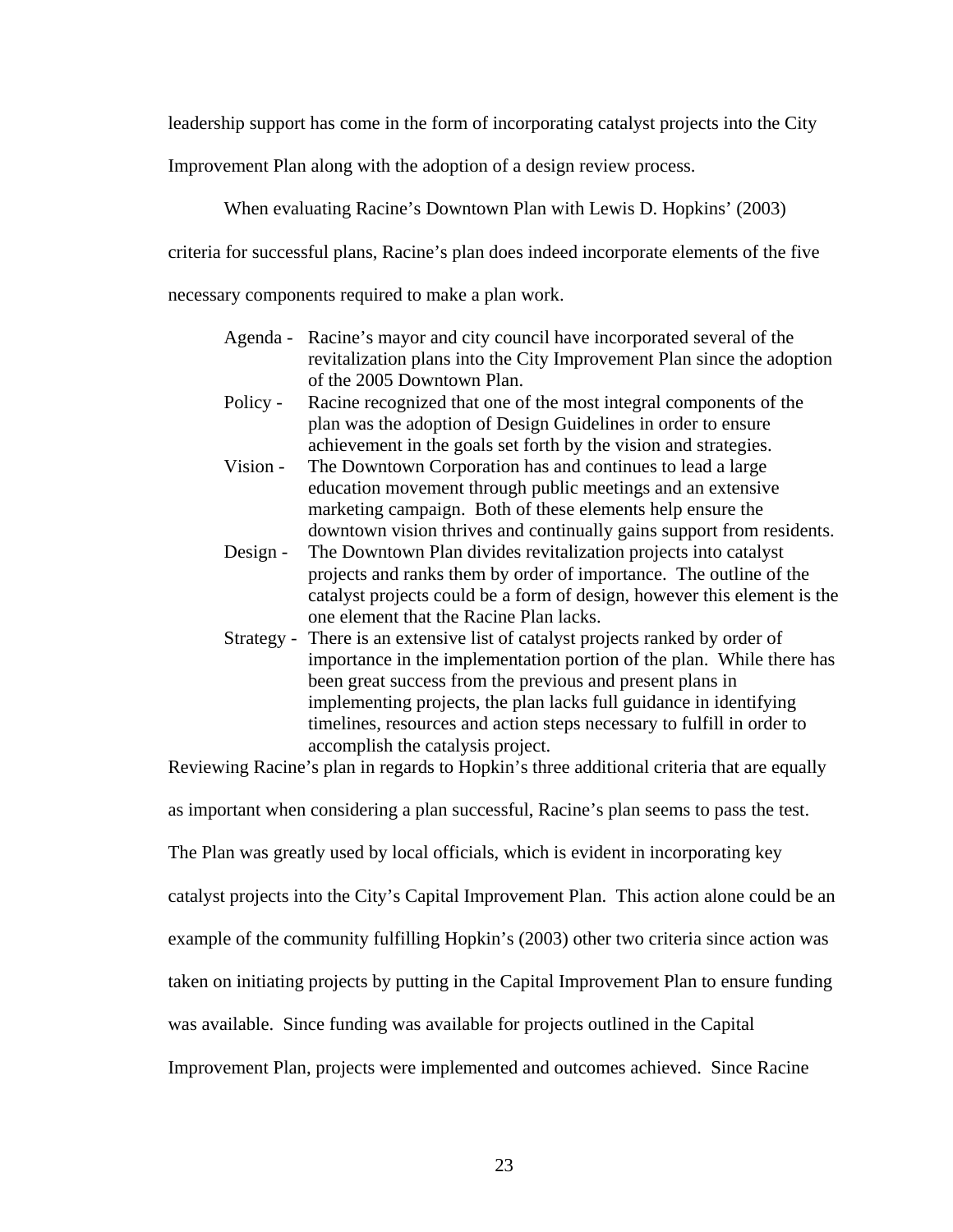needed an update to their original Downtown Plan in a relatively short amount of time also contributes that the plan produced outcomes.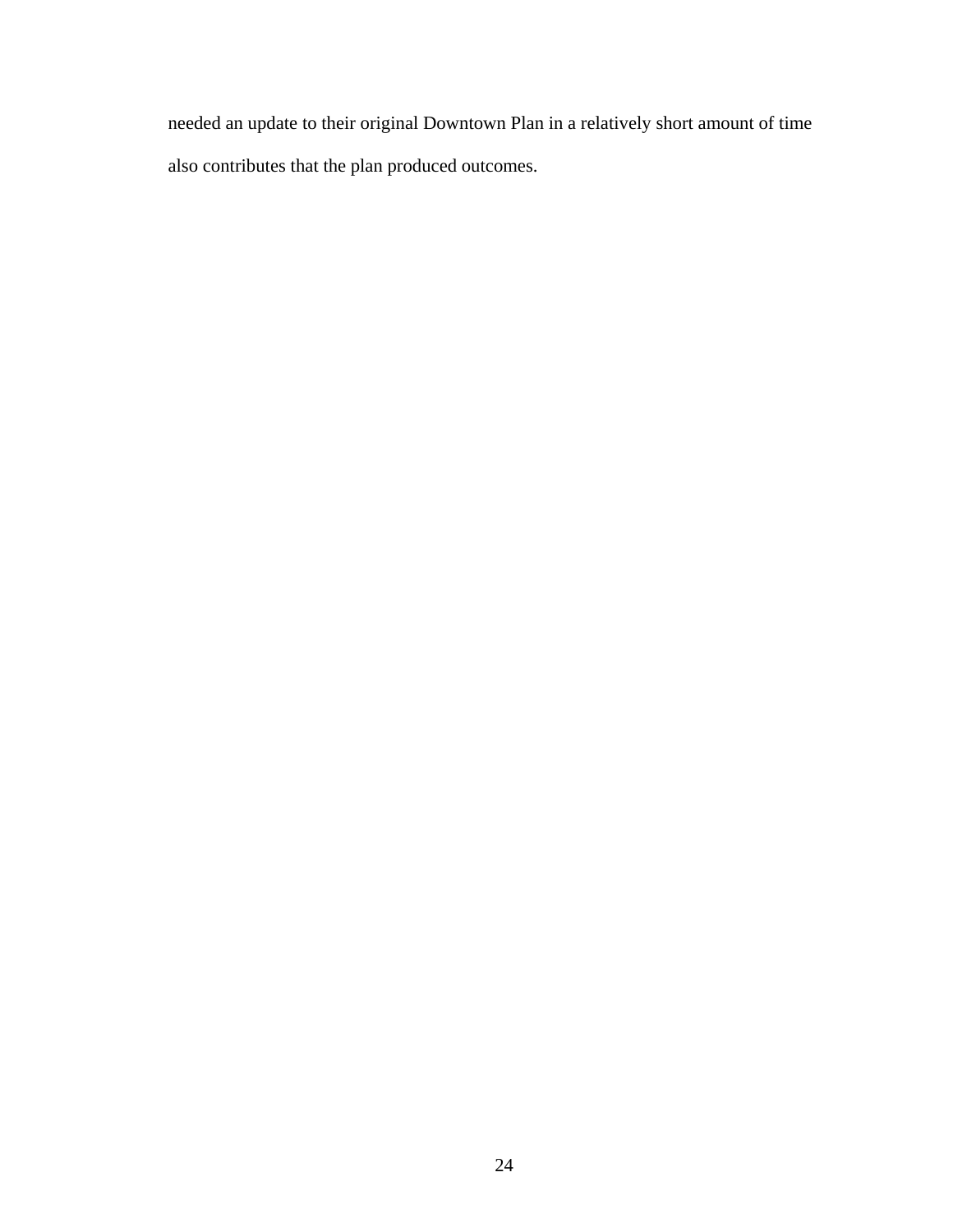#### **Case Study: West Palm Beach, Florida**

Since the adoption of the initial Downtown Master Plan in 1995, the city has experienced profound changes in the atmosphere and building character of the downtown through new development and building mass that was approved through the implementation of Form Based Codes. The retail market began to turn around in the downtown and large developments were occupying more and more space in the downtown district. New development was increasing more each year, and with new development came new conflicts and challenges.

The planning process that resulted in the new downtown redevelopment involved three documents that were created to work together and build upon one another. The first document was the Master Plan Update which is the broadest document and outlines the overall vision for downtown West Palm Beach. The second document created was the City Comprehensive Plan that really devolves into the action steps broken out by districts for achieving the vision stated in the Master Plan Update. The third document created was the Zoning and Land Use Plan which incorporates incentive programs and is a useful manual for developers since it thoroughly addressed and outlines the needs, desires and wants for the buildings, streetscapes and the overall area of the downtown. (Zyscovich, 2007)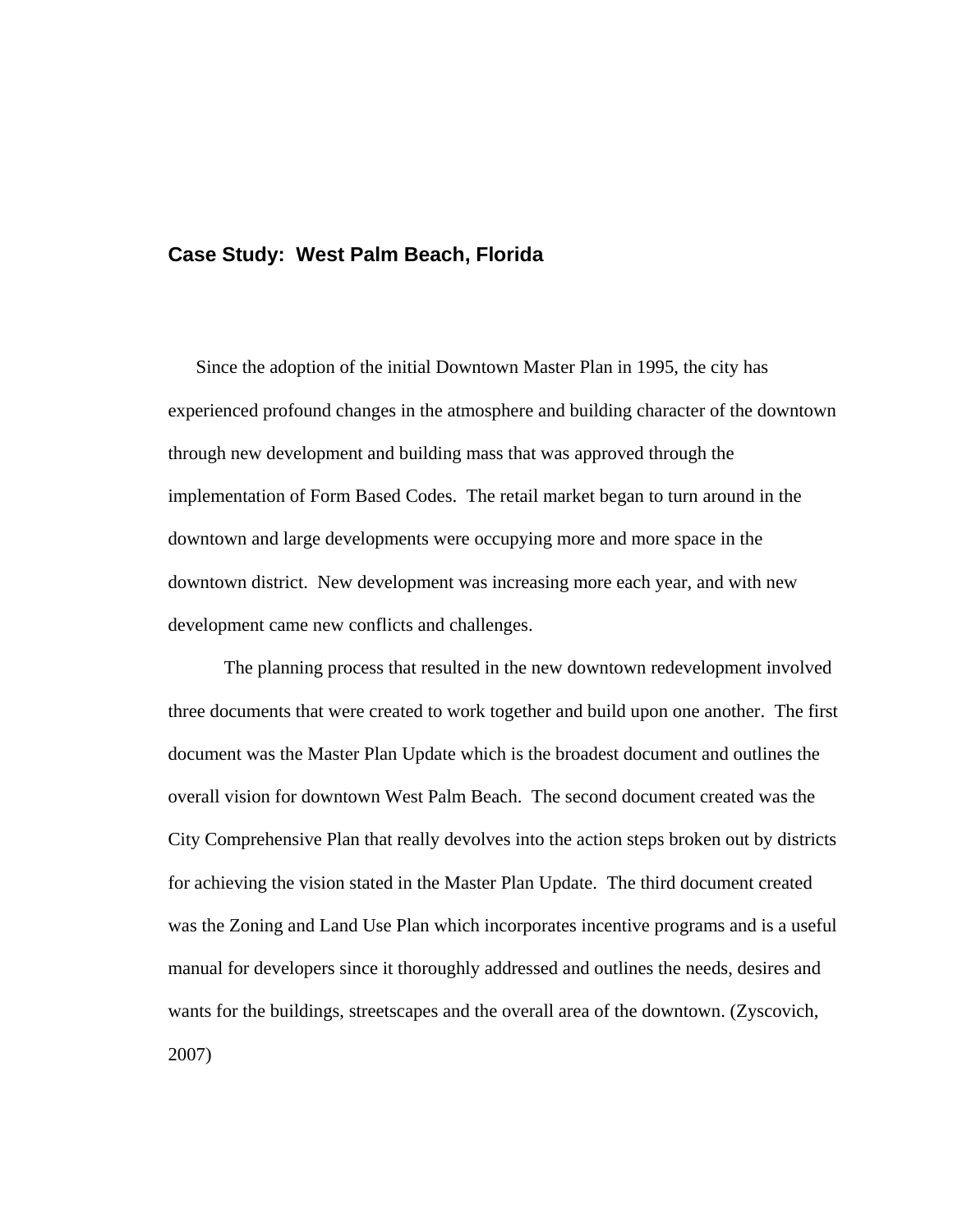The first Master Plan, along with a Comprehensive Plan, and Land Use Codes (incorporated into the zoning) was initiated and passed in 1995. The plan was one of the first downtown master plans in the nation to focus on Form Based Code. The 1995 Master Plan was produced in response to the suburban flight trend surrounding the West Palm Beach area. Leadership throughout the community took notice and became concerned about the trend that was turning its back on the downtown core. In 1995, community leaders knew that an innovative Master Plan would be the initial step in reinvigorating downtown West Palm Beach. West Palm Beach community leaders further believed that creating a Master Plan in conjunction with Form Based Codes would be the ultimate planning tool in order to experience revitalization as the community envisioned.

 Since the 1995 Master Plan, West Palm Beach has experienced a movement of residents, businesses and employers moving back to the downtown. The new found interest in the downtown was attributed to the 1995 Master Plan since there was such a strong emphasis being put on the creation of a plan that ensured downtown West Palm Beach would once again be thriving. The Plan identified the key amenities that the downtown should possess to attract development and interest to the downtown. These key amenities the Plan focused on were; the allure and notability of Palm Beach; the West Palm Beach Airport; and the Atlantic Ocean, all within close proximity to downtown West Palm Beach. The development of these amenities helped bring a newfound liveliness and importance back to the downtown. (Zyscovich, 2007)

 While the 1995 Master Plan achieved many great accomplishments in downtown revitalization, there were unforeseen elements of the plan that eventually created a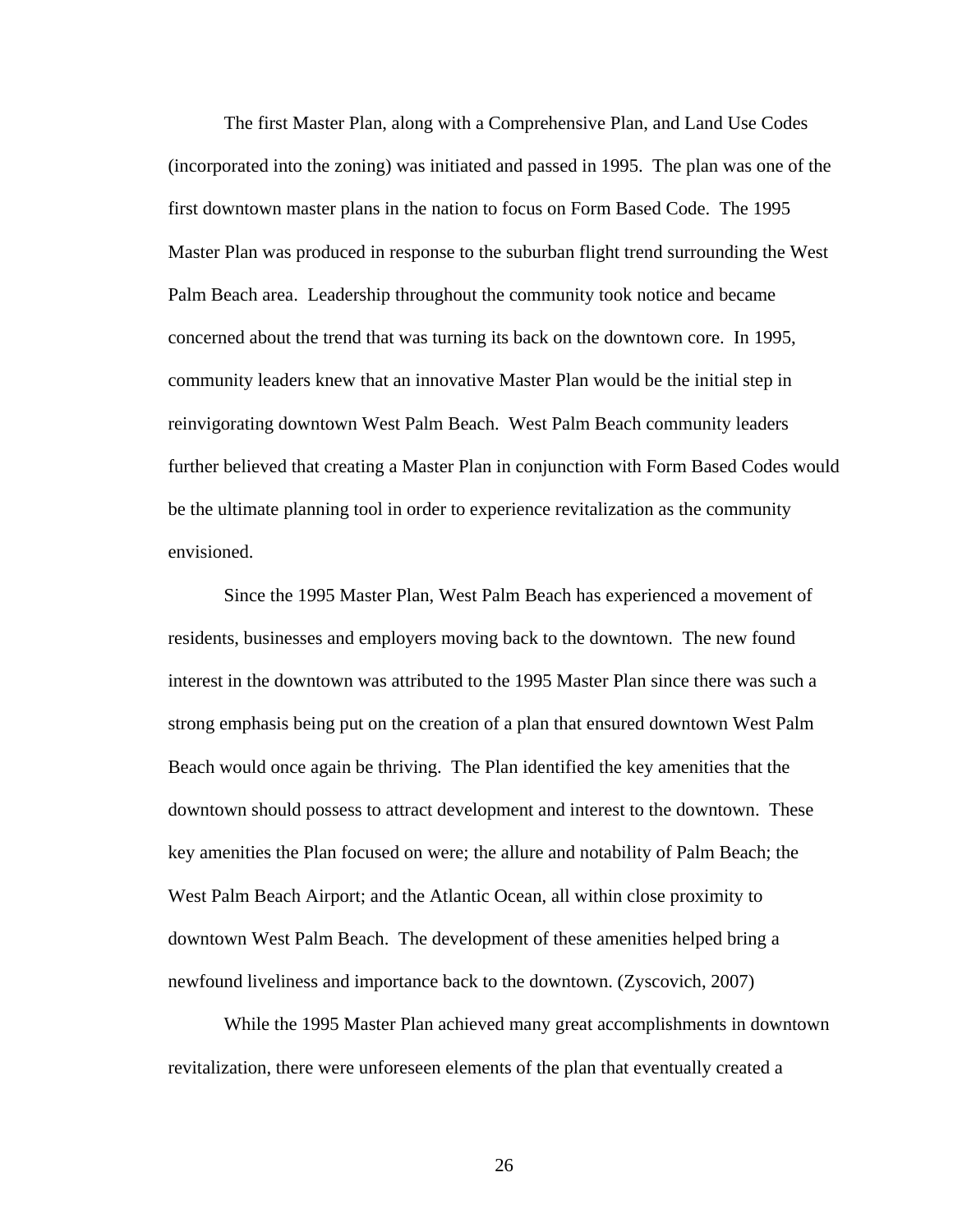problem for the downtown; architectural character. Since the 1995 plan focused so much on Form Based Codes, developers began putting up large box buildings on every space available without any consideration to streetscape, setbacks, parks or the general liveliness of the downtown. The Form Based Code portion of the plan was really intended for single parcel development. However, developers began developing multiple parcel developments that ultimately created a box of materials along streets without any consideration for street life.

 A major retail development, City Place, was being built in downtown West Palm Beach simultaneously as the 1995 Master Plan was being drafted. The developer who initiated City Place fell into financial trouble shortly after the project began, so the city bought the land and continued development of the project. City Place was one of original outdoor malls and focused primarily on retail shops found in traditional indoor shopping malls while creating an urban, outdoor retail setting. The development incorporated some residential and office space. The success of City Place in both location and in attracting tourists to the area prompted the City to build the Palm Beach County Convention Center adjacent to City Place. Both the convention center and City Place are two major projects credited to bringing more people downtown and ultimately creating more interest in downtown West Palm Beach. (Zyscovich, 2007)

Community leaders and West Palm Beach citizens viewed the 1995 Master Plan differently, according to West Palm Beach Senior Planner, Matthew Flis. Planners and community leaders contribute the growth and turnaround of downtown West Palm Beach to the 1995 Master Plan. However, Flis stated since the City Place project was constructed simultaneously as the 1995 Master Plan was being produced, many West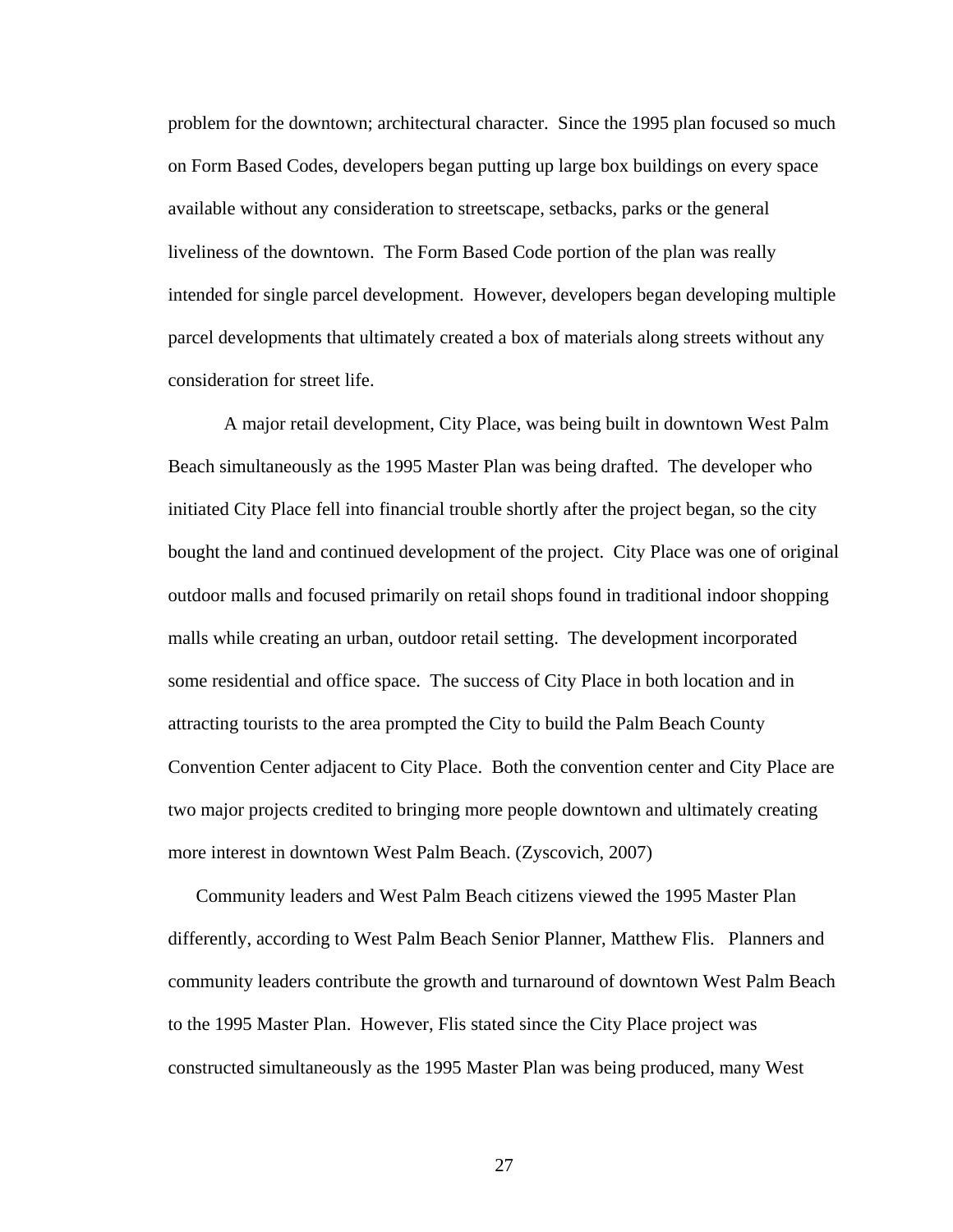Palm Beach citizens felt that the 1995 Master Plan was a reactive measure to revitalization.

The original 1995 Downtown Plan was successful in many areas and helped renew a lost interest in downtown West Palm Beach. However, some elements of the plan eventually created unforeseen issues. The major elements of the plan that ended up creating additional problems in the revitalization effort were the lack of architectural design guidelines for each downtown district and the neglect in addressing how building mass affects street life. The creation of City Place and the addition of the Convention Center eventually created some problems for the downtown by pulling people towards the south end of downtown for retail needs, which ultimately left the existing and relatively thriving retail corridor of Clematis Street neglected. These elements drove West Palm Beach officials to update the Downtown Master Plan in 2007. The Downtown Master Plan Update (DMP Update) "created a new vision for the downtown based on lessons learned from the original 1994 Downtown Master Plan and to reflect current development potentials." (Zyscovich, 2007) Since the original Downtown Master Plan was comprised of three documents, the Master Plan, Comprehensive Plan and Form Based Codes, each of these documents had to be updated to reflect the new downtown plan in 2007.

 The majority of the Downtown Master Plan Update focuses on correcting the problem of large masses of buildings neglecting street life, which was a result from the original plan. "The way development relates to the street can reinforce or weaken the clarity with which the city center's inherent structure can be expressed." (Paumier, 2004) In order to address the disconnect between new development and street life, the DMP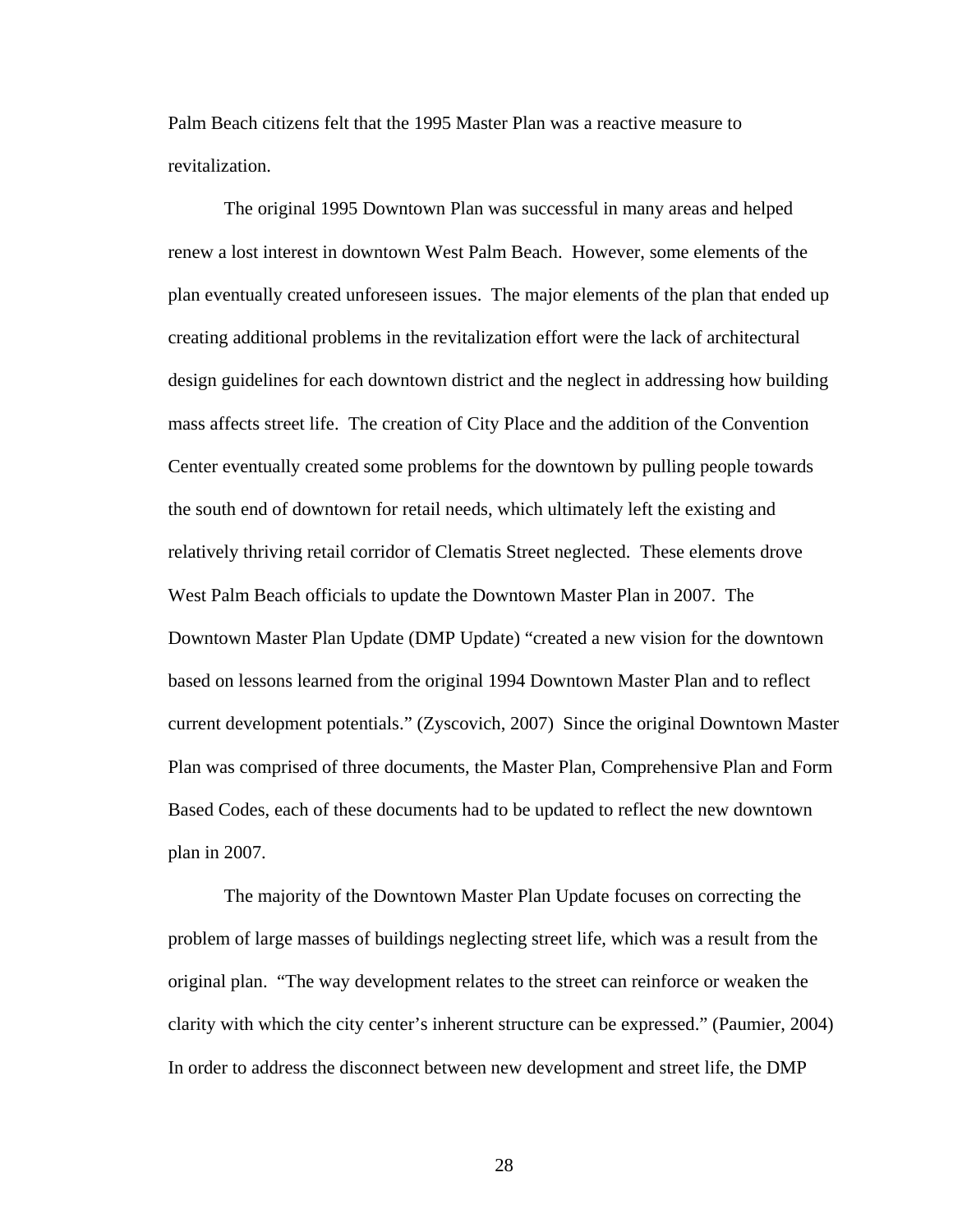Update created separate districts within the downtown and "encouraged building variation through a combination of design strategies differing depending on their location to Downtown." (Zyscovich, 2007) The DMP Update focuses heavily on street elements ensuring that street life is once again captured throughout the downtown instead of focusing on the buildings. The Downtown Master Plan Update was adopted by the City Commission and incorporated into the City's Comprehensive Plan (the second document of the original Master Plan document). The City also created new zoning regulations and design guidelines to reflect the elements of the DMP Update (the third document of the original Master Plan documents).

 Showpieces, such as a shopping mall, new office towers, a convention center, a hotel…were common developments in the last third of the twentieth century, a trophy collection that mayors want. The showpieces are useful as well as trendy. They help a city keep up with its competitors while also meeting some local need such as getting rid of an eyesore, saving a landmark, or creating a civic symbol. Although the projects rarely result from systematic forethought, they often fit together surprisingly well. Most serve a common function: restoring downtown as a center of economic activity. (Frieden and Sagalyn, 1989)

City Place could be classified as a "showpiece" development that successfully attracted people back to downtown West Palm Beach as the major retail hub of the City. However, before City Place, there was already an existing retail center in downtown West Palm Beach, Clematis Street, the historical Main Street of the city. Clematis Street had always been the retail hub with large retail stores occupying storefronts along the street with national up-scale tenants. Once City Place was built, those large retailers moved to City Place for more space. The loss of the major retailers created an unanticipated loss of foot traffic along Clematis Street. However the previous and current mayors have had a strong focus on rejuvenating Clematis Street. Therefore the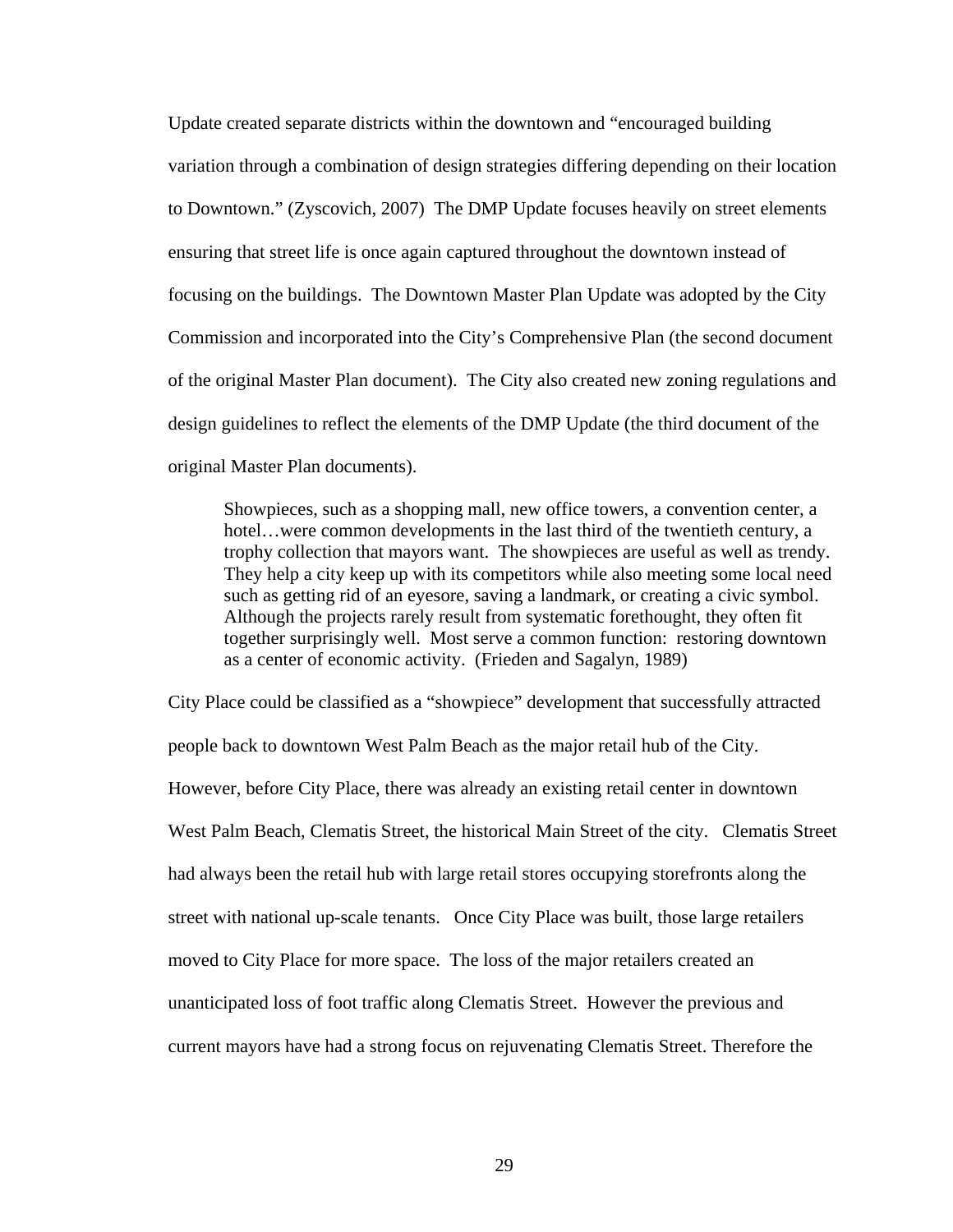second focus of the DMP Update was the redevelopment of the Clematis Street retail Corridor, which in the plan is incorporated into the Quadrille Business District that encompasses Clematis Street, City Place and the waterfront. Several principles in the DMP Update address using redevelopment to create an employment base. This principle outlines that "the Master Plan needs to promote office development within the Quadrille Business District to become a catalyst that links the two primary retail nodes, Clematis Street and City Place." (Zyscovich, 2007) The success of this principle is believed to occur through a variety of ground floor uses including retail, galleries and personal services which will help connect City Place and Clematis Street and eventually radiate out into the surrounding neighborhoods. The major Principles in the DMP Update that focus on rejuvenating Clematis Street include: (Zyscovich, 2007)

- Principle 4: Use redevelopment to create an employment base.
- Principle 7: Establish connectivity throughout the city.
- Principle 8: Develop a retail strategy for the Downtown.
- Principle 9: Develop a cultural strategy for Downtown.

These principles emphasize the importance of expanding and incorporating retail areas into other areas of downtown West Palm Beach, rather than relying solely upon City Place. The principles also focused on reconnecting the two retail centers of City Place and Clematis Street, market niche's for both retail areas would eliminate competition between the two.

 "The foundation of this Master Plan Update is articulated in Action Items." (Zyscovich, 2007) The Action Item chapter of the Master Plan Update is broken down by key elements that are addressed separately in each district to ultimately create a thriving downtown. The Action Items section of the Plan further breaks down the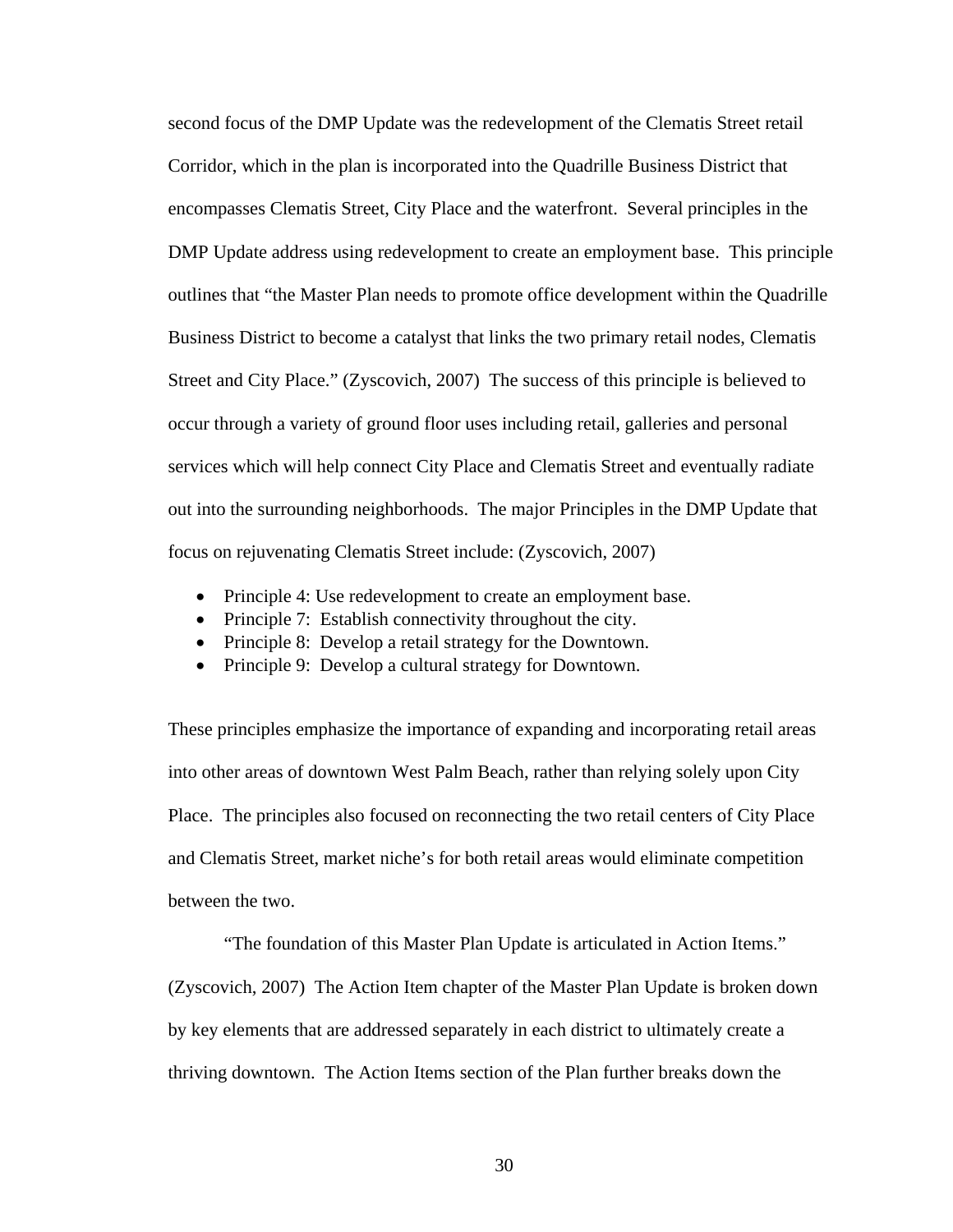Principles addressed earlier in the plan and explains the intent and rationale of each Action Item. The District's chapter in the plan "provides a more specific approach to improving the Downtown by developing specific recommendations for each district in order to reflect the distinctly different characteristics of each district." (Zyscovich, 2007) The Quadrille District "is the key element of the entire Master Plan because it will address the two most significant issues in the Downtown:

- 1. The disconnect between the two main retail centers of Clematis Street and City Place
- 2. The need for a significant corporate center to make the Downtown a viable urban center. (Zyscovich, 2007)

The plan outlines the importance of this Quadrille District in revitalizing downtown West Palm Beach, however the additional components of the District section further address the architectural and design guidelines that must be placed in order to gain rejuvenation in the district rather than strategies to attract employment to the area.

 The Downtown Master Plan Update addresses architectural guidelines and the City attributes the success of actual business attraction to the downtown to the original Downtown Master Plan. The success of West Palm Beach's redevelopment efforts is attributed to the original plan and what the expectations from the document along with a large focus on the community and stakeholders working together to focus on the downtown. The City always and still has strong political support for creating and maintaining an attractive and vibrant downtown.

 From the initiation of creating a downtown redevelopment plan in 1994, West Palm Beach recognized the importance of creating multiple documents, reinforcing Lewis D. Hopkins (2003) theory that successful plans incorporate several different types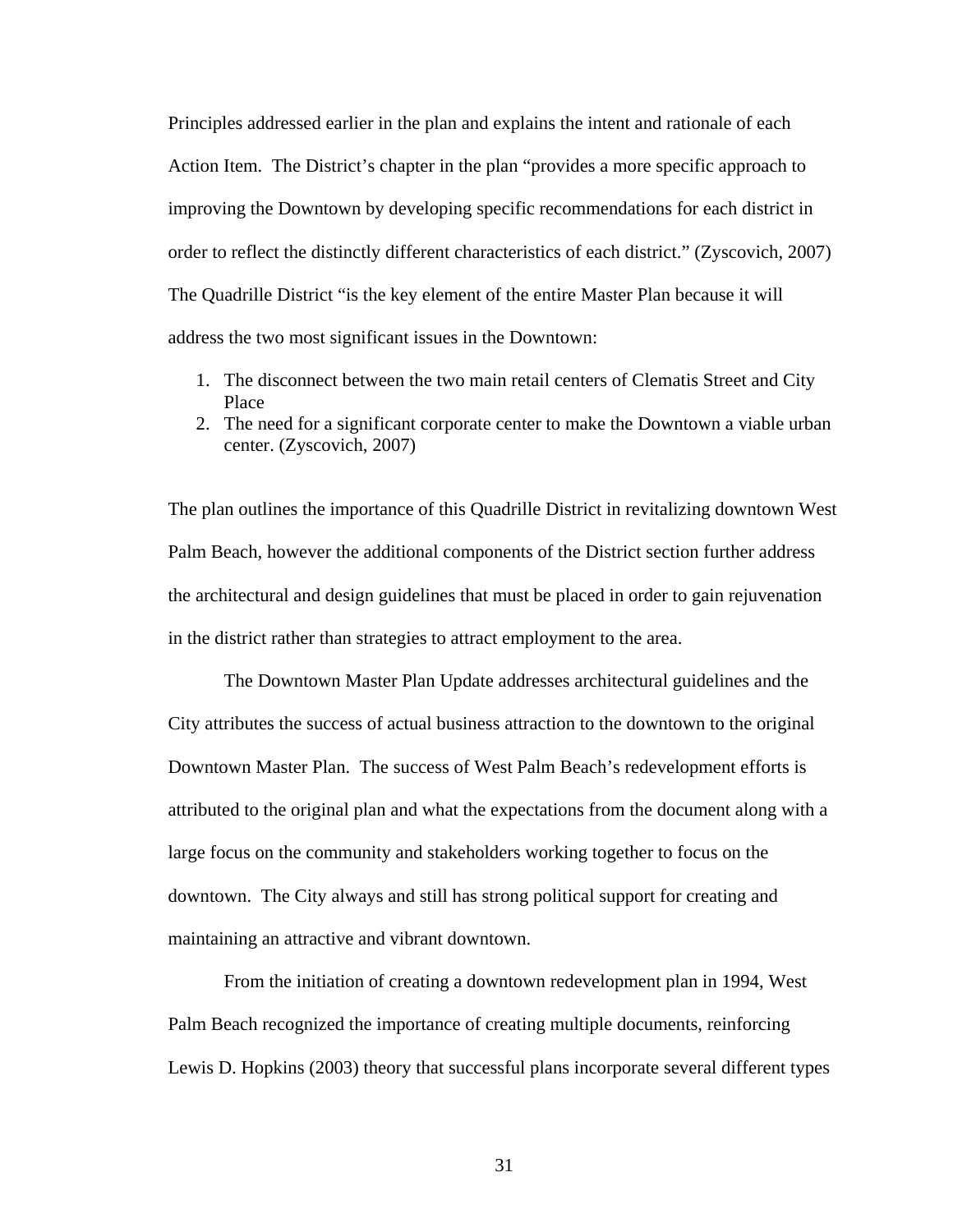of plans. West Palm Beach initially created a Downtown Master Plan, Comprehensive

Plan and zoning document that also addressed Form Based Codes. Each of those

documents were updated through the planning process of updating the Master Plan.

- Agenda While the original Master Plan and the updated Master Plan both had action items and the city initiated revitalization projects, the plans did not reflect agenda items.
- Policy West Palm Beach recognized the importance of incorporating zoning into the planning process for downtown. They also recognized that Form Based Codes were important to implement to fully achieve their vision for the look and feel of the downtown.
- Vision Both downtown plans created visions throughout the planning process. Perhaps even more vision was incorporated in this plan than average plans due to the additional Comprehensive Plan and zoning codes. However, it could be argued that the vision lacked in some regards since the updated Master Plan had to correct the shortcomings of the original Master Plan and building mass.
- Design The Form Based Codes are a prime example, while not traditional, of a design element in the plan. They take the master plan elements and start to configure how buildings and streetscapes should look in order to achieve the master plan visions.
- Strategy Each downtown master plan did initiate redevelopment projects. However, the implementation portion of the plans, specifically the Updated Master Plan, were very broad in their descriptions. The broad implementation plans could be a result in the overwhelming number of action items identified for the eight different downtown districts. (Zyscovich, 2007)

Even though there were several plans involved in the initial planning process and updated

planning process, all three documents including the Master Plan, Comprehensive Plan

and Zoning Codes were used. Since each of the three documents relied so heavily on one

another, perhaps this forced each of these documents to be used more than typical, stand-

alone documents. The general public may view that the plans were not used very much,

however, planners, the downtown corporation and city officials did feel the plan was used

often.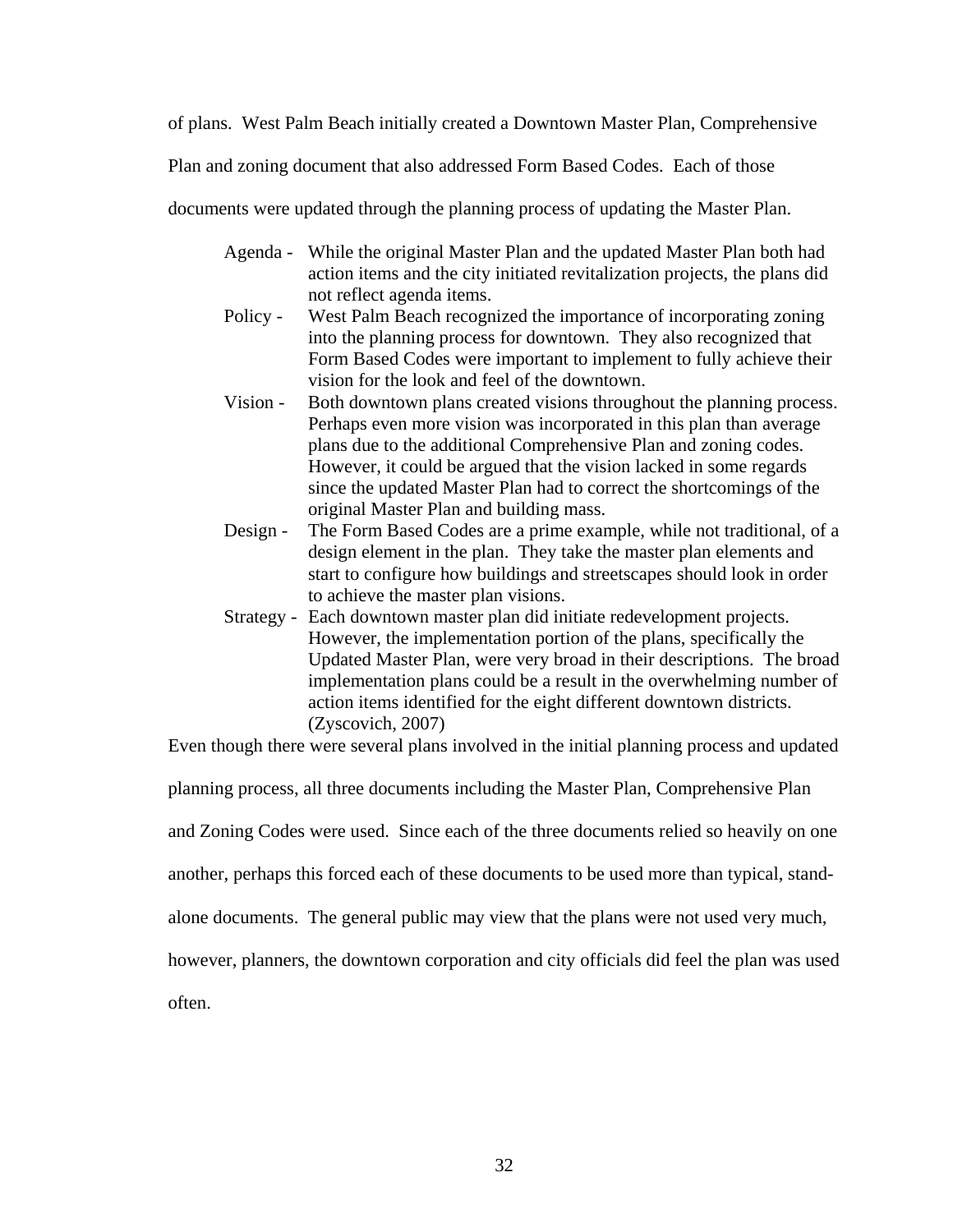West Palm Beach has long been a case study in the professional planning world as a primary example of reinvigorating the downtown. Over twenty years, the downtown has experienced extreme success in attracting people, businesses and residents to the downtown. Actions were taken due to both downtown plans. Since City Place was initiated at the same time as the first downtown plan, some revitalization success could be attributed to the success of the City Place project. Yet, since there are no definite tools in determining how much revitalization has occurred and the reason for that revitalization, as Burayidi explains in Downtowns: Revitalizing the Centers of Small Urban Communities. Regardless of what the exact element initiated redevelopment, the outcomes that the original Master Plan initiated were achieved and Form Based Codes were implemented. However, unforeseen problems with the way the Form Based Codes were written prompted the City to update the Master Plan and Form Based Codes to correct the problem. While the problem was unforeseen at the time the Form Based Codes were written, it can be argued that the Form Based Code element of the original plan was unsuccessful since the unwanted results came from elements not addressed from the Form Based Codes. Yet, all plans have the capability of generating unforeseen problems in the future and should not be the only element that could classify a plan as unsuccessful.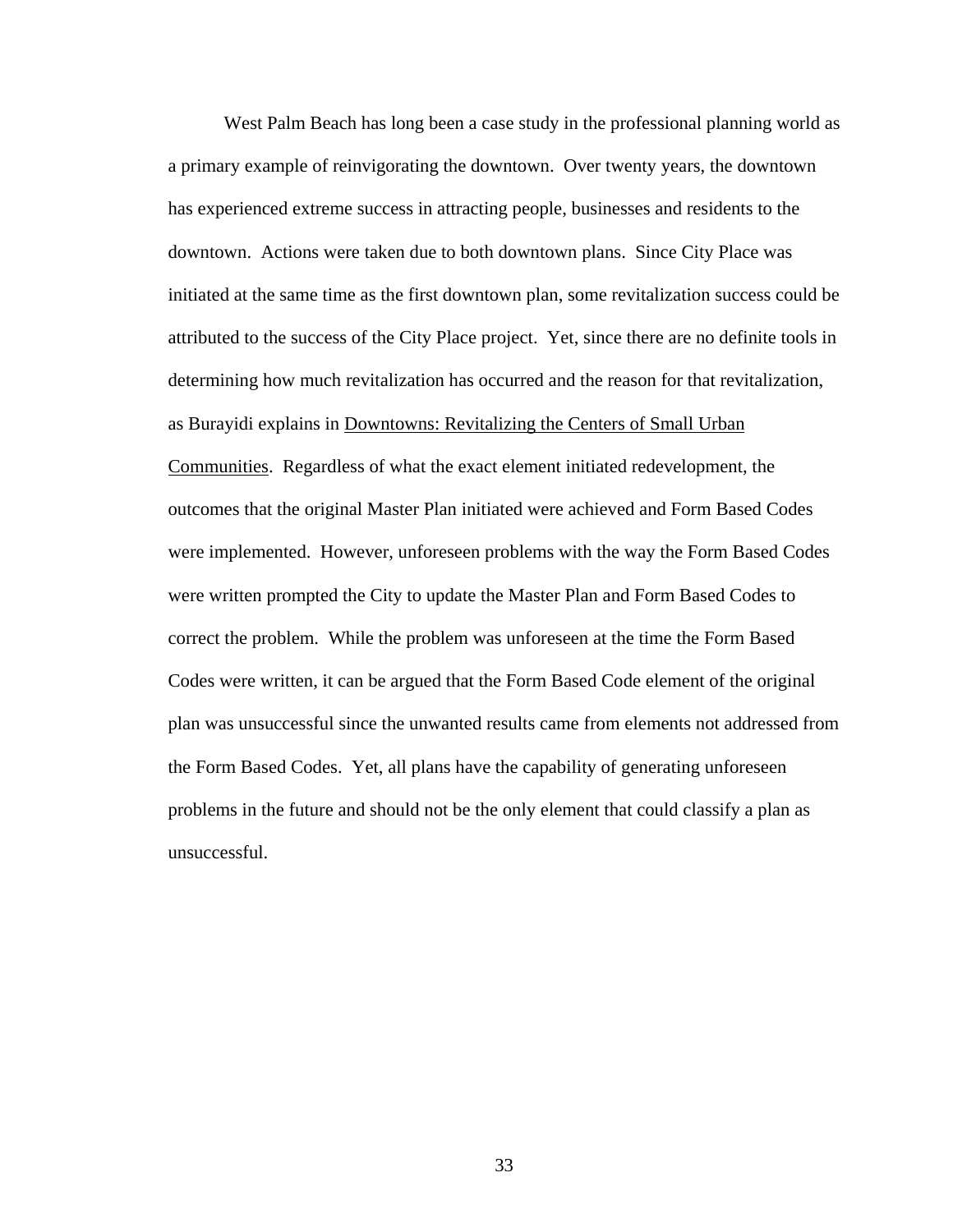## **Case Study: Alpharetta, Georgia**

 Alpharetta, Georgia is one of the fastest growing communities in the country due to its proximity in the periphery of the Atlanta Metropolitan Statistical Area and the quality of life offered to residents. Alpharetta initiated a downtown master plan in 1994. That plan created a 10 year vision for the downtown and essentially expired in 2004. The city recognized the importance of having a downtown plan and initiated the latest downtown plan called the Alpharetta Downtown Master Plan. This plan is currently being used to help further develop downtown Alpharetta. Since Alpharetta has experienced extreme growth in the past ten years, this new downtown plan focuses on planning for growth and new development in the downtown area and adjacent areas of the community. (Sizemore Group, 2003)

 Alpharetta has been lucky enough throughout the years to have a historical downtown focused around a main retail corridor that has historically produced life into the historical downtown. In recent years, an overwhelming amount of big-box and convenience retail centers have developed outside the downtown core, forcing the historic downtown to compete with both large, mainstream retail and convenience retail. The community views these large scale convenience retail stores as additional attractions for new comers to Alpharetta, yet they also feel that these new residents to the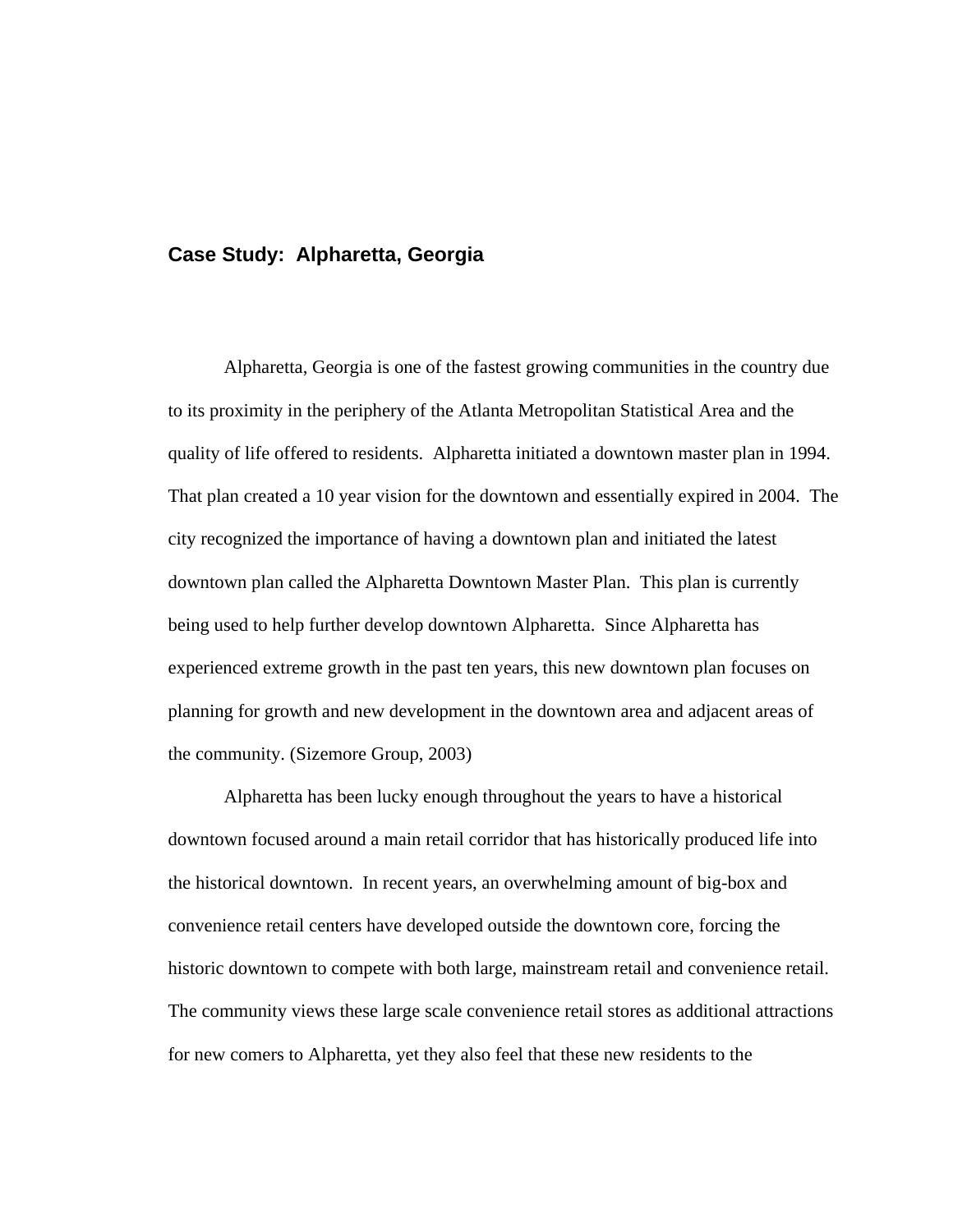community also want a lively, quaint downtown district. While the historical downtown does exist in form, there were and are initiatives needed to create a successful downtown. The 2003 Alpharetta Downtown Master Plan laid out a plan for the downtown to "evolve into a live, work, play, stay (self sustaining) community." (Sizemore Group, 2003)

Exurban towns are at a crossroads. They once were unquestionably the center of most economic, social, and civic activities for the town and the surrounding rural countryside. Now they face numerous challenges…centered on the increasing competition with national and regional chain stores and restaurants that inevitably follow their outward migrating customer base and locate outside of the downtown along with the increasing proximity of even larger shopping and eating options located in outer ring suburbs. The key for an exurban downtown to proper is to clearly understand the importance of its sense of place assets and potential and how it can take advantage of the rapidly challenging regional marketplace. (Robertson and Ryan, 2004)

Alpharetta's major goal for this plan was to identify a compelling identity and generate enough activity downtown to draw existing residents along as well as visitors both day and night.

 The major challenge for Alpharetta's downtown is the competition from surrounding communities, which offer a number of choices and alternatives for local residents. Therefore a relatively in-depth market analysis was performed prior to creating the Master Plan in order to see where the downtown market niche stood, or if a downtown niche even existed. The market research determined that "in order for retail establishments in the downtown district to thrive, Alpharetta's downtown needs to revitalize into a destination of choice as opposed to convenience shopping." (Sizemore Group, 2003) The physical master plan that resulted from the market analysis and planning process incorporated a mix of retail, residential and entertainment possibilities to cater to a diverse population. Key aspects to the master plan that were created to help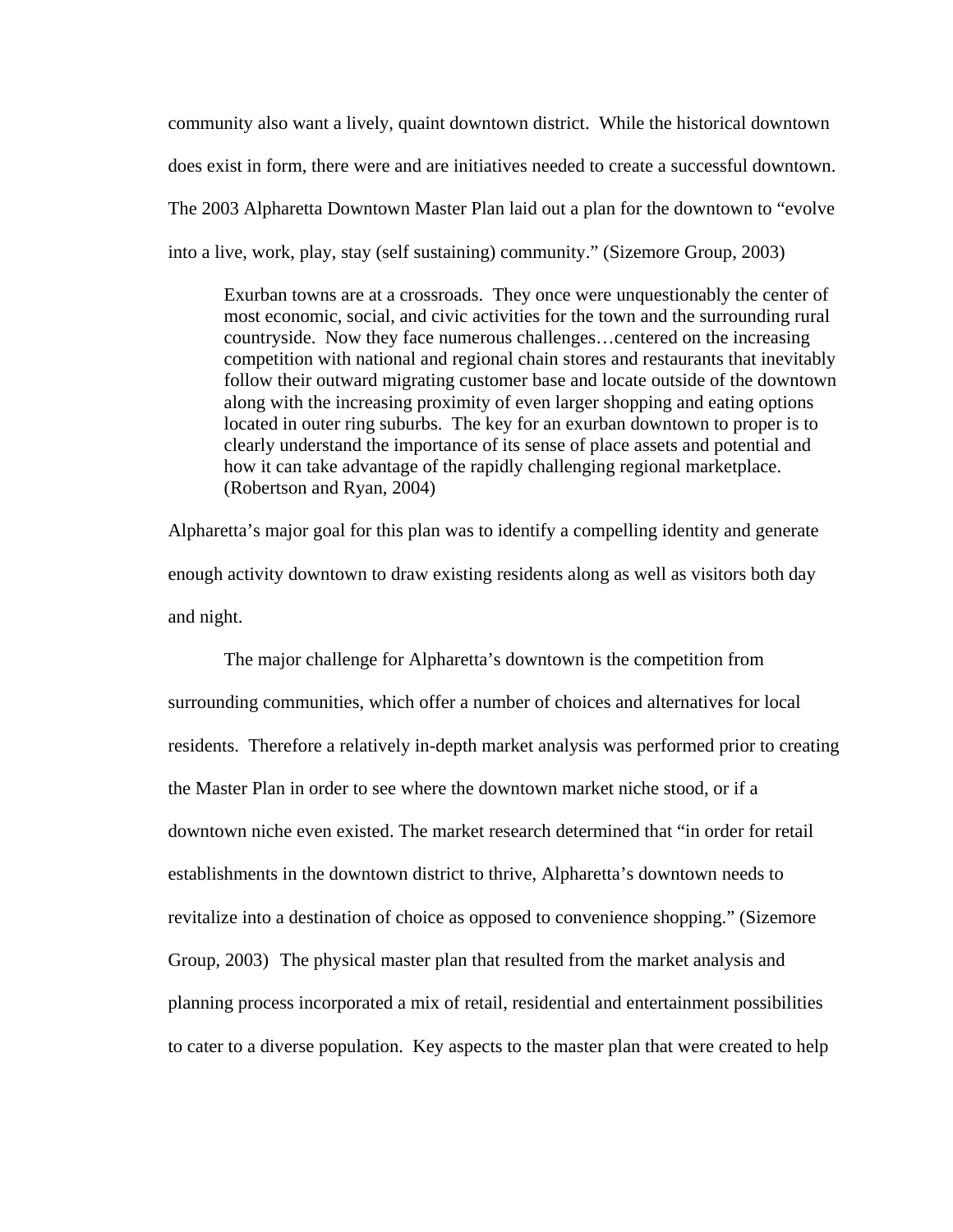transform the community into a more thriving downtown district included: (Sizemore

Group, 2003)

- Create a "green city" comprising of multiple parks, fountains and tree lined streets interconnecting different districts throughout the downtown area.
- Creating a more walkable environment through mixed use development to help attract the large employment base that exists in Alpharetta yet live somewhere else.
- Planning for future abandoned properties such as a 40 acre school campus in the downtown area.
- Creating district districts within the downtown area that have differentiating architectural character but allows for common themes amongst the districts.

The Master Plan incorporated an Implementation and Recommendations summary to

address the implementation of the various components of the Master Plan. The major

implementation components included: (Sizemore Group, 2003)

- Utilizing the Alpharetta Development Authority to further study and promote redevelopment opportunities in the downtown area and coordinate these efforts with other entities in the community
- Gaining development rights to the 40 acres of available land in the downtown with the relocation of Milton High School and begin to form a feasibility study
- Initiating a City Hall site feasibility to identify departments that could be relocated
- Updating prior detailed parking feasibility for additional municipal and private parking lots
- Initiating a potential historic district to ensure historic resources within the downtown are protected
- Tailoring City Design Standards for each district created in the Master Plan
- Creating a Downtown Arts Council
- Creating a Green Space and Trail System Program to fully realize the components necessary in creating a "green city"
- Conducting detailed technical feasibility for proposed transportation improvements
- Initiating the development and replacement facility of a future library site
- Considering the hire of an executive architect to assist the City in executing the Master Plan.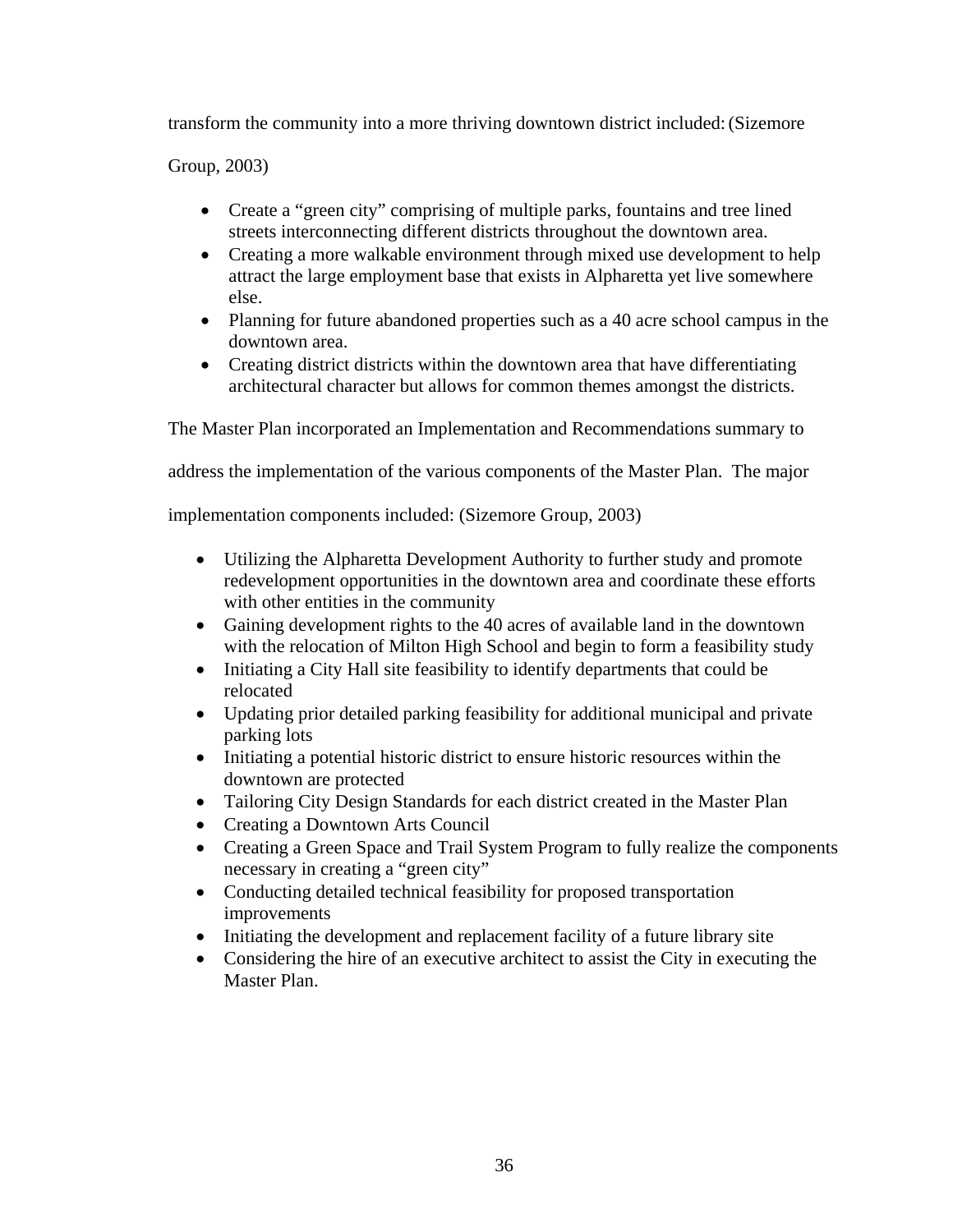Each of these implementation strategies was given a relative time frame ranging from the "end of 2003" to "urgency depends on the strength of desire to prevent demolition." (Sizemore Group, 2003) Each of these strategies was outlined in the beginning of the document in the Executive Summary to stress the importance of these components of the Master Plan. A Short Term Schedule of Action was also given within the Executive Summary to outline projects that were necessary to begin implementing immediately to initiate revitalization efforts. The short-term schedule outlined the strategies to begin implementation within one-year-and-a-half time frame.

 The plan did include a short-term schedule to guide community officials in the immediate implementation phase of the Master Plan, with a schedule outlining strategies to implement within the first couple of years. However, the plan did not extend the schedule to cover projects to implement or carry out for the entire ten years that the plan will be used. The initial step outlined to be taken by the community to start revitalization efforts was the development of an incentive-zoning program to help motivate developers to invest in the downtown.

 "Used wisely, incentive zoning provides a mechanism for promoting private sector cooperation in creating desirable public amenities and improvements such as plazas and parks." (Paumier, 2004) Alpharetta's zoning incentive program began approximately one year after the adoption of the Master Plan and is acknowledged as a great initiation tool in the revitalization effort. This program has helped start kick revitalization efforts is an optional program that gives developers the ability to build more square footage than they could under conventional zoning if they meet certain requirements related to use, function, and architectural character. The city planners and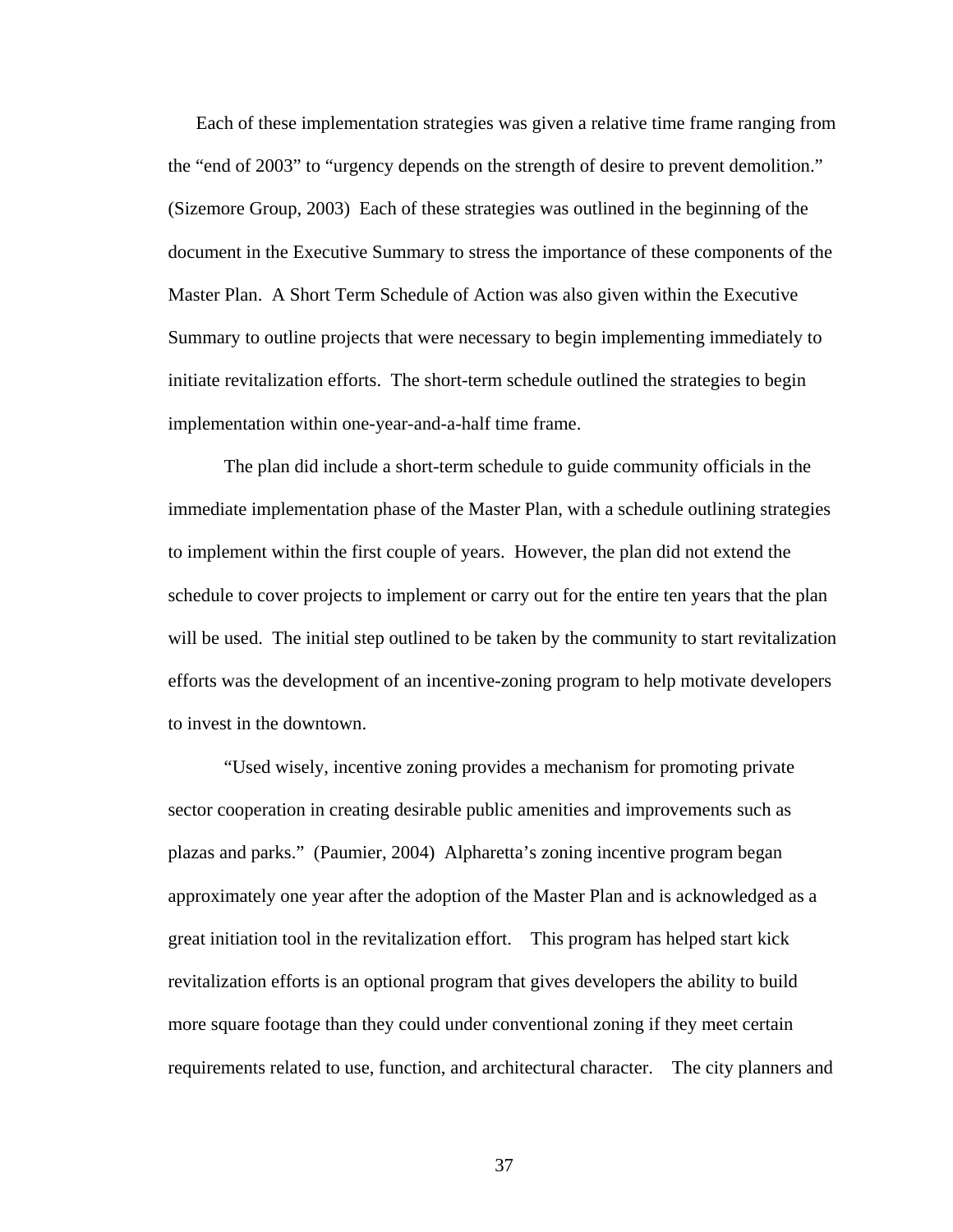Community Development staff initiated the program and is in charge of carrying out and administering the program. Since the initiation of this program, there has been a large increase in interest from developers developing in downtown Alpharetta. All new downtown development projects currently underway are being built under this incentive program. The zoning incentive tool is a primary planning tool that has emerged from the Master Plan and has helped achieve new interest in the downtown and has further initiated the creation and adoption of the City of Alpharetta Downtown Overlay District.

 The Master Plan is viewed by the Community Development Department as a proactive planning tool since new private sector development has been initiated after the Master Plan was adopted. According to Alpharetta's Director of Community Development, Diana Wheeler, there have been several other projects throughout the community and downtown that reinforce that the Master Plan has helped with revitalization efforts.

The City of Alpharetta did have the vision to initiate a downtown plan. Since the downtown plan was created for a downtown that was experiencing recent decline due to new suburban retail centers, therefore the Alpharetta Downtown Master Plan was a reactionary planning tool. The Master Plan did incorporate a few of the elements Lewis D. Hopkins (2003) deemed necessary to include in successful plans.

- Agenda The Alpharetta Plan did incorporate action items with a distinct timeline to initiate and complete primary revitalization projects. Placing the section at the front of the Executive Summary further emphasized the importance of the action items. The Executive Summary in itself acts similar to an agenda.
- Policy There were some elements of policy incorporated into the Alpharetta Downtown Master Plan. The zoning incentive program is a prime example of a policy element within a planning document.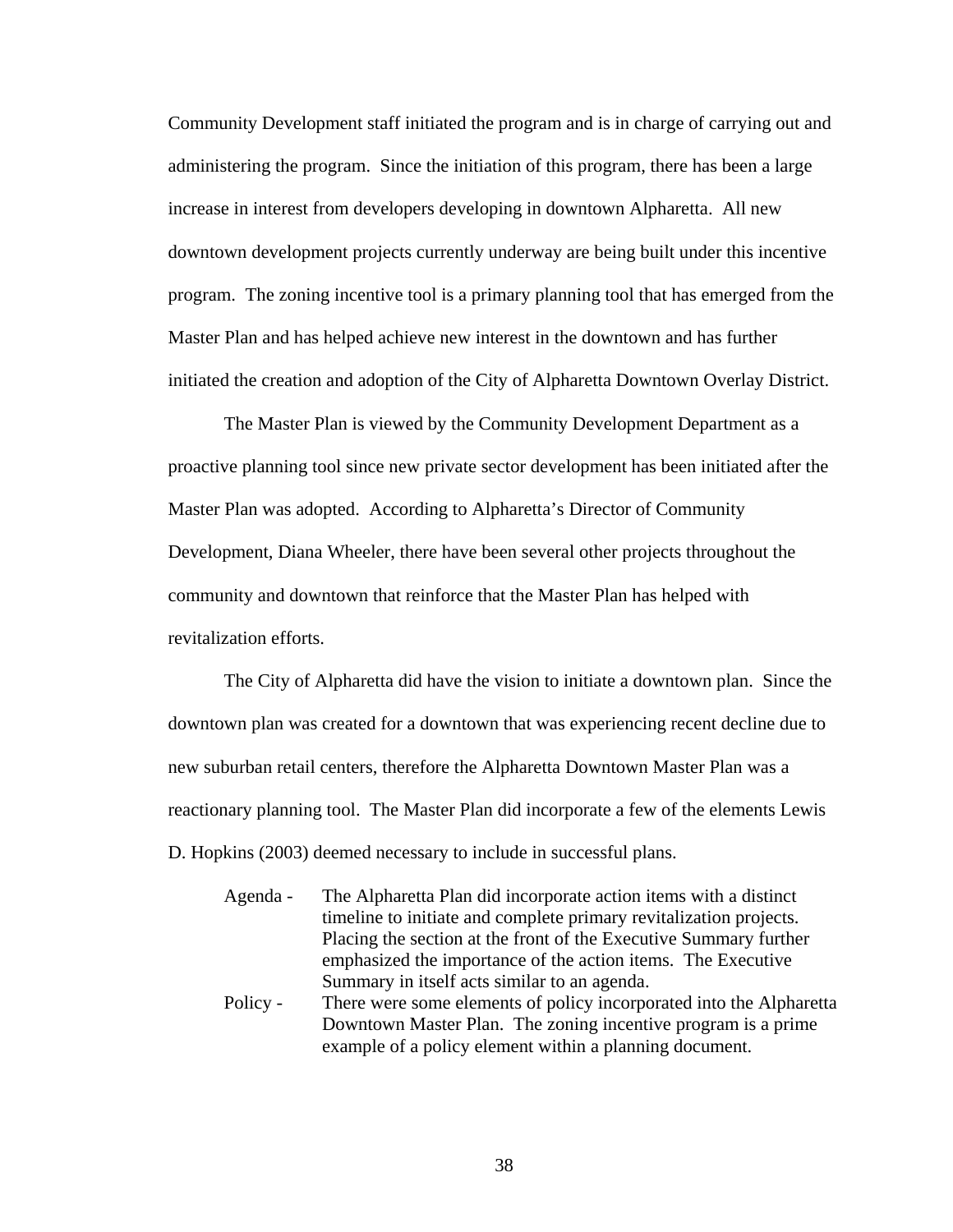- Vision Through community workshops and public participation opportunities, a vision for the downtown was created for the Master Plan.
- Design A master site plan was created for the Downtown Master Plan. However the master plan served more as a supplemental visual for the vision portion of the plan than a stand-alone design document.
- Strategy The implementation portion outlined in the Master Plan and Executive Summary provided in-depth ideas as to what resources would be needed for each project, identifying responsible parties for each project to ensure implementation. Perhaps the most important strategy element was a precise timeline that should be followed for each initial project.

According to the Community Development Director, Diana Wheeler, the Plan is being

used. In most instances where communities have an Executive Summary in addition to

the action Master Plan document, the Executive Summary acts as the "living document"

and the full Master Plan acts as a supporting document. Action has been initiated in

attracting developers downtown to build projects. The zoning incentive program has

been a great tool to help initiate developers to build downtown. It is relatively early,

since the Plan was adopted to determine if the plan has produced many outcomes.

However, there currently are new projects being built downtown which could be a

testament to the Downtown Master Plan.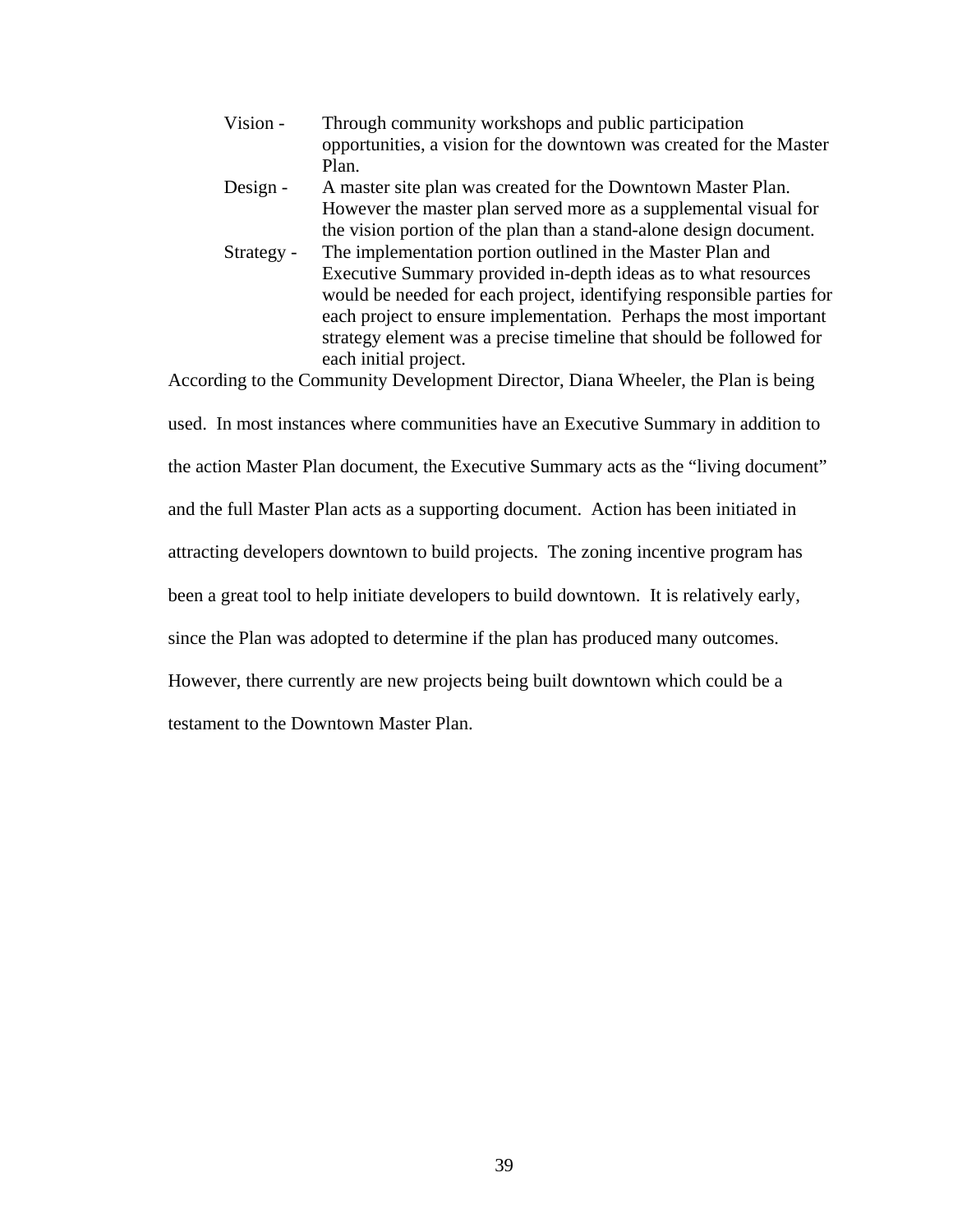## **Conclusion**

 The extent of the implementation sections of downtown redevelopment plans and the affects those sections have on the outcome of initiating redevelopment projects was examined in three case studies. It was suspected that the more in-depth and extensive the implementation section of a plan was, the easier, or perhaps more productive the initiation of revitalization projects would be. To further determine the success of the implementation portion of the plan, the overall "success" of the planning document was examined in order to determine a correlation between plans deemed "successful" and the more in-depth the implementation sections would be.

 Each case study's downtown plan was reviewed and evaluated based on the criteria created by Lewis D. Hopkins (2003) outlined in the chapter titled "How Plans Work" in the Time Saver Standards for Urban Design book. Each case study's downtown revitalization plan was reviewed to determine if the plan included an agenda, policy, vision, design, and/or strategy. Each plan was then evaluated by examining if the plan was used, if action was taken and if the outcomes of the plan were achieved. Since the strategy portion of the plan most reflects and incorporates the implementation portion of the plan, the strategy of the plan was critiqued more closely than the other elements of the plan. Review of these benchmarks then helped determine if the community's plan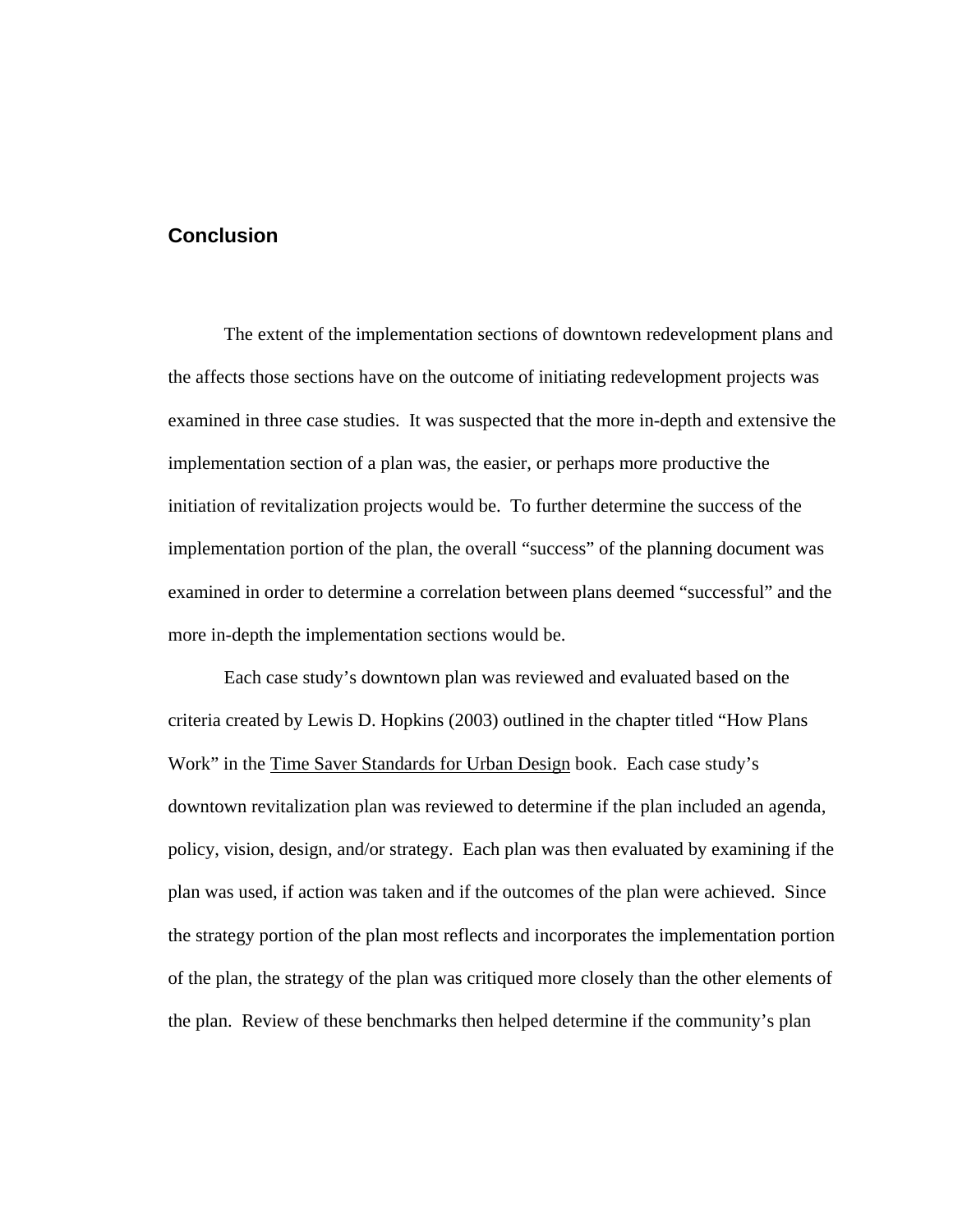was successful and if the extent of the implementation (strategy) portion of the plan influenced project implementation.

 After examining each case study's downtown plan based on Hopkins (2003) criteria, each plan would be considered successful since each plan incorporated several components necessary in creating a successful plan. Each plan incorporated different combinations of an agenda, policy, vision, design or strategy. Since visions and strategies are key components to the strategic planning process, every plan incorporated both of these elements into the downtown plan. Since strategy is most correlated with implementation within the strategic planning process, each plan did incorporate an implementation section within each community's downtown plan.

 While individual components of each community's implementation section of the plan was evaluated, the success of the implementation section of each plan was evaluated more by the success of the entire planning document by determining if the plan was used, actions were taken and outcomes achieved. Again, each plan would be considered successful since local community officials used each plan and the evidence that most plans were updating their previous downtown plans. Each plan resulted in action being taken. However the taken action differed among each case study community. Racine, Wisconsin initiated revitalization through the creation of a downtown corporation. West Palm Beach, Florida initiated revitalization through the development of large scale projects and Form Based Codes. Alpharetta, Georgia initiated revitalization through an incentive-based zoning program. Through each of the approaches the different community took in initiating revitalization, outcomes were achieved. Each case study's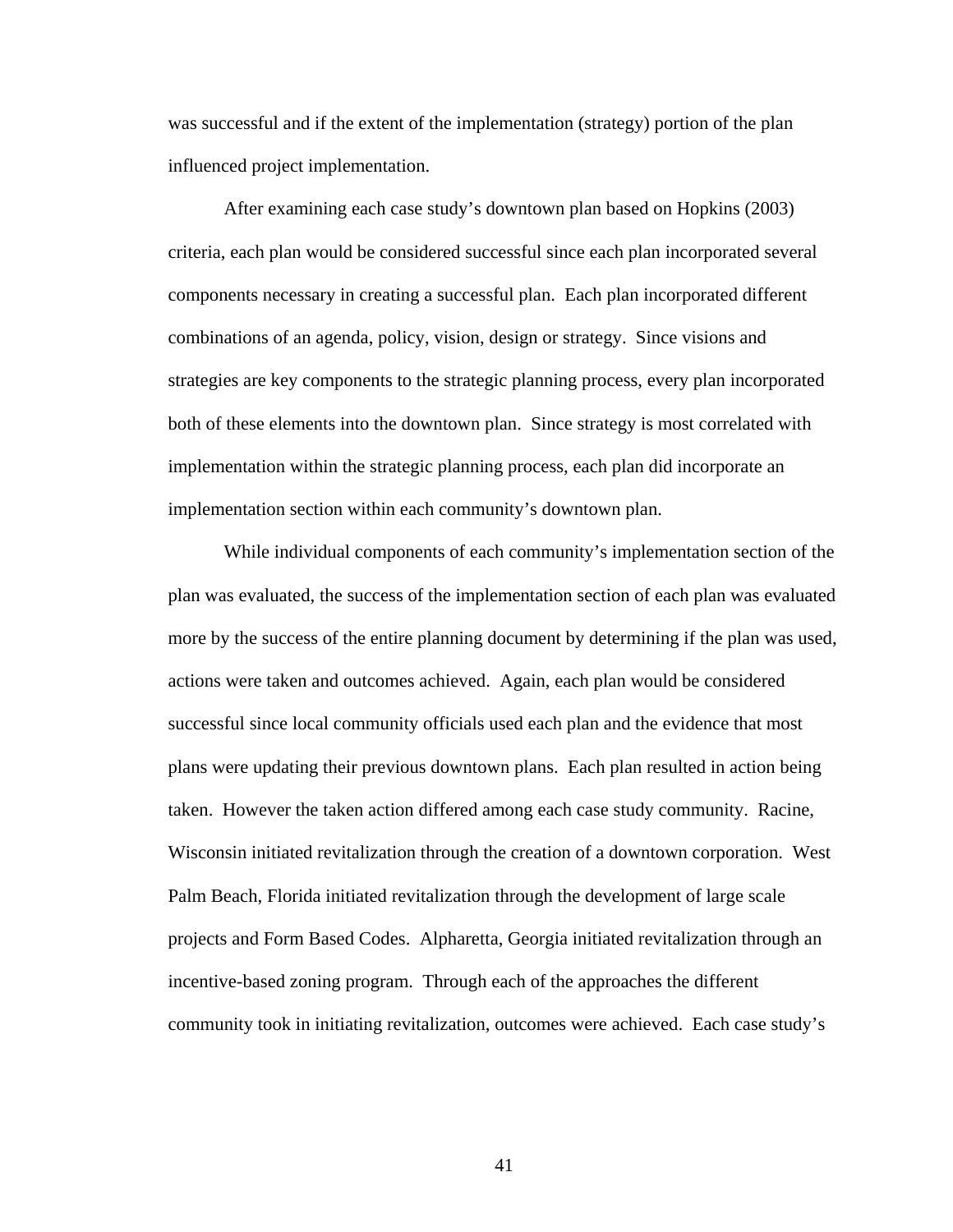downtown has experienced increase in development and therefore an increase in people visiting, shopping and working in the downtown.

 While three case studies can not provide enough support to make any hard conclusions about the correlation between downtown revitalization plans and project implementation, there were three important lessons gathered from reviewing literature and the three case studies. The first lesson was that "determining the success of downtowns is really an indefinable measure since there are so many unquantifiable elements that contribute to making a downtown successful or unsuccessful" as Michael A. Burayidi states. There are so many variables that go into creating a downtown plan and an equal number of variables exist for communities to implement the plan. Each community is different and therefore each plan is different, which ultimately results in different approaches and different successes. Since each community is a unique variable, it is impossible to compare plans to one another in order to determine if a plan is "successful."

 The second lesson gathered from the literature and case studies is that it is up to the community, and ultimately community leaders to carry out the actions in the plan. In order for community leaders to have support in their actions, public participation is key throughout the planning process to ensure that support. While planners ultimately create the planning document, it is a powerful tool left in the hands of community leaders to use. Based on Hopkins (2003) criteria for determining a successful plan based on if the plan is used, if action is taken or if outcomes are achieved, each of these criteria's is ultimately left for community leaders to determine if the plan will be used, action will be taken or outcomes achieved.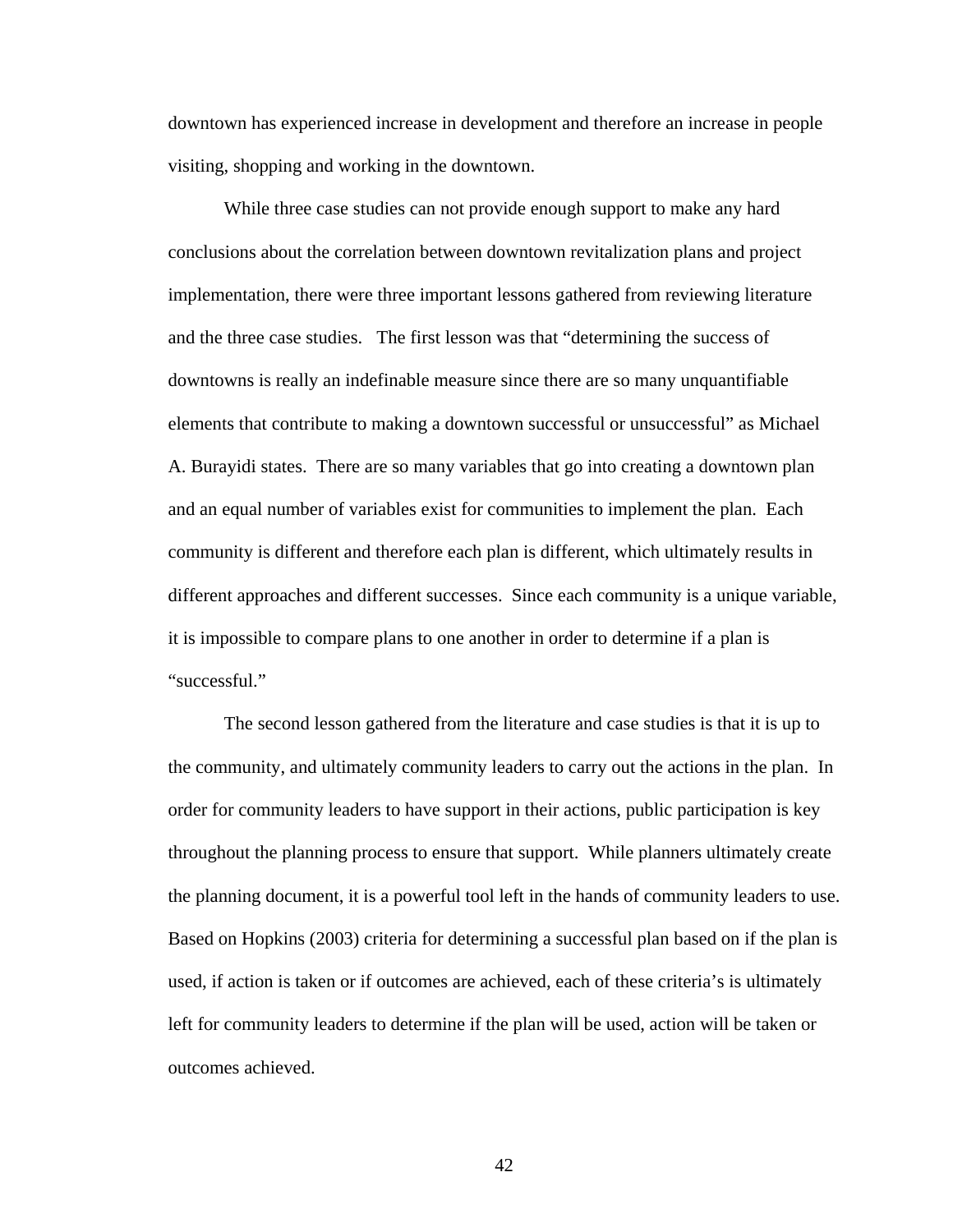The last lesson learned through the literature and case studies was that it is the role of the planner to educate the importance of implementation in communities. Planner's roles differ greatly amongst communities, however it should be their goal to educate the public and community leaders the importance of planning documents and the guidance these documents provide. Each of the case study's implementation strategies were greatly different, however each community witnessed results. Perhaps entire planning documents are the key implementation strategy rather than an extensive implementation section of the plan. Whether the community's plan has an extensive implementation plan or not, it is up to the planner to guide the community through the public and community leaders towards the vision set forth by the planning document.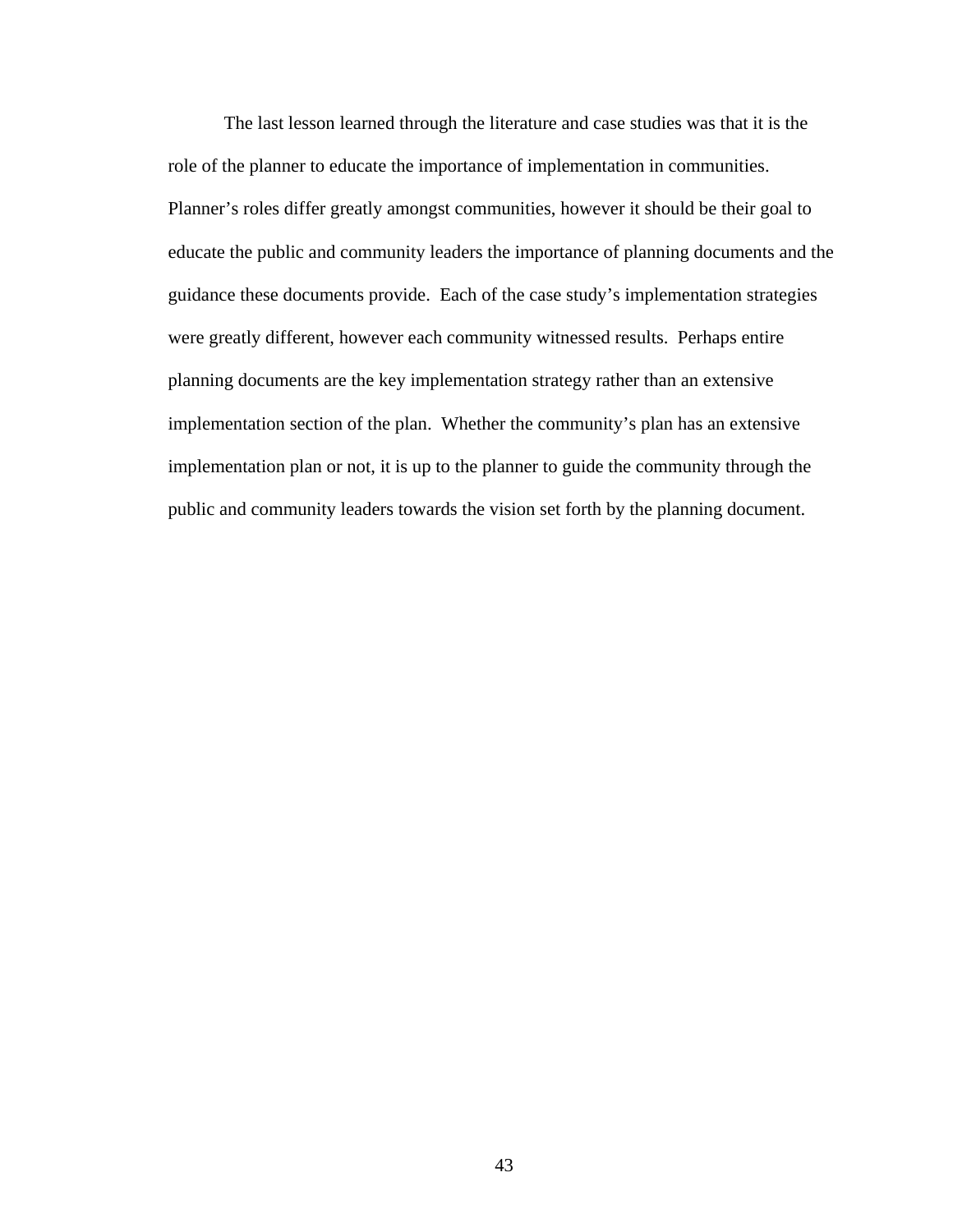### **Bibliography**

- Bunnell, G. (2002). *Making places special: Stories or real places made better by planning.* Chicago, IL: American Planning Association
- Burayidi, M. A. (2001). *Downtowns: Revitalizing the centers of small urban communities.* New York: Routledge.
- Crandall Arambula. (2005). *Racine downtown plan.* Portland, OR: Downtown Racine Corporation, City of Racine, Wisconsin.
- Feehan, D., Feit, M. D. (2006). *Making business districts work: Leadership and management of downtown, main street, business district, and community development organizations.* Binghampton, NY: The Hawthorn Press, Inc.
- Frieden, B. J., Sagalyn, L. B. (1989). *Downtown Inc. how america rebuilds cities*. Cambridge, MA: The MIT Press.
- Goldstein, S. (2006). Strategic Plans. In D. Feehan and M.D. Feit (Ed.), *Making business districts work: Leadership and management of downtown, main street, business*  district, and community development organizations. (pp. 96-104). Binghampton, NY: The Hawthorn Press, Inc.
- Hopkins, L. (2003). How Plans Work. In D. Watson (Ed.), *Time Saver Standards for Urban Design.* (pp. 4.1-1 – 4.1-12). New York City: McGraw - Hill
- Kleniewski, N. (2005). *Cities and society.* Malden, MA: Blackwell Publishing Ltd.
- Paumier, C. (2004). *Creating a vibrant city center: Urban design and regeneration principles.* Washington D.C.: ULI – the Urban Land Institute
- Robertson, K., Ryan, B. (2004). "Downtown Development on the Metropolitan Fringe". *IEDC Economic Development* Journal 1 (Fall). pp. 16-24.
- Sizemore Group. (2003). *Alpharetta downtown master plan.* Atlanta, GA: City of Alpharetta, Georgia.